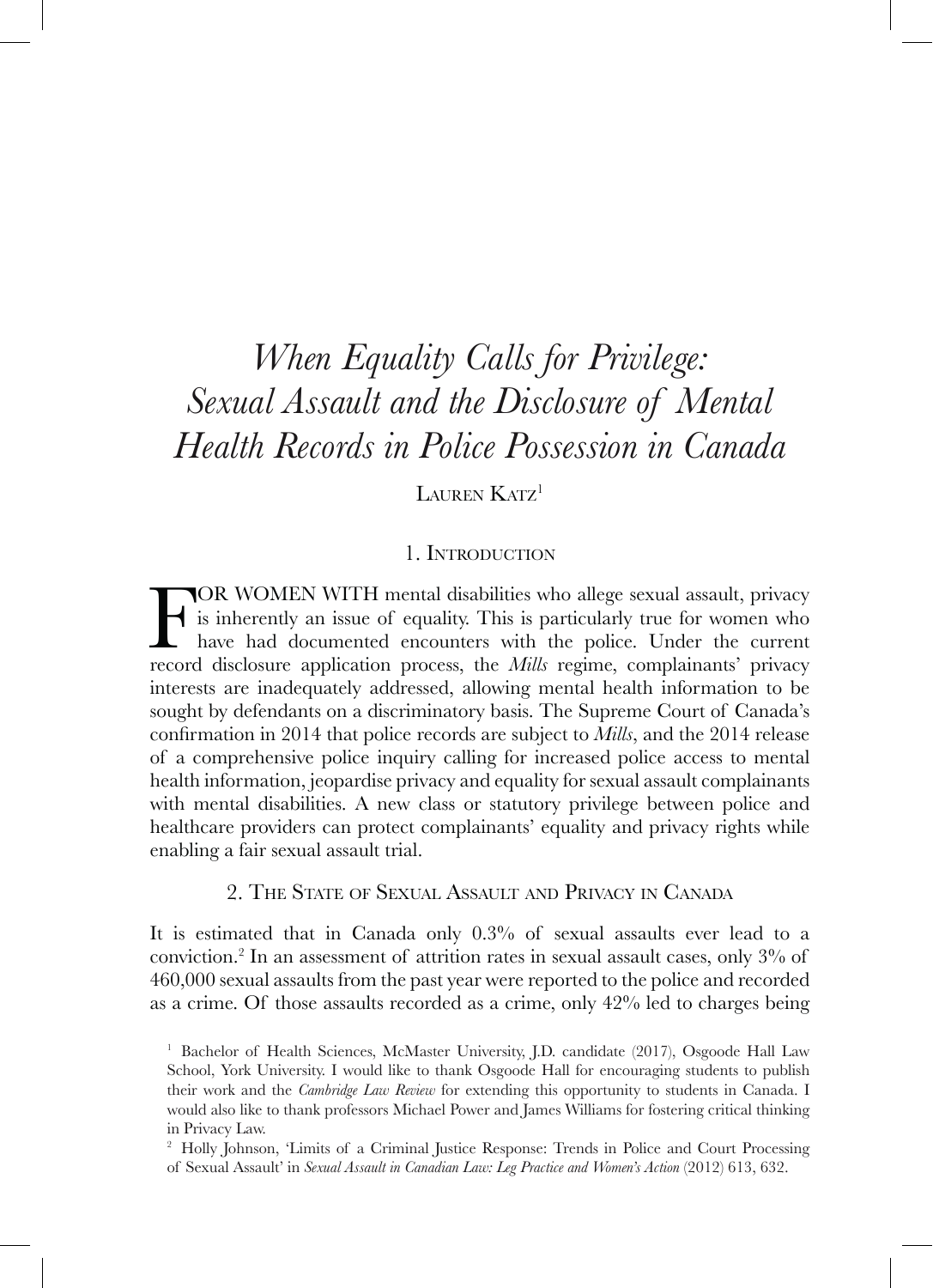laid and only half those charges were prosecuted. Ultimately, only 25% of charges led to conviction.3 However, the true percentages are impossible to know because it is believed that the vast majority of sexual assaults are never reported to the police.4 Sexual assault is thought to be severely under-reported because victims often believe their privacy will be violated, that they will be scrutinised publicly, their personal health information will be used against them, and they will not be believed.5 These beliefs are largely true. Defence counsel attempt to 'depict the sexual assault complainant as the irrational, incredible, and hysterical other of the rational legal subject,<sup>56</sup> and aggressively pursue access to private documents through record disclosure applications to support an attack on credibility.<sup>7</sup> Privacy is violated through record disclosure processes in which 'boundaries of interiority are breached,' as when bodily integrity is violated in a sexual assault itself.<sup>8</sup> In a review of 48 record disclosure decisions in the first four years under the current third party record disclosure regime, the Department of Justice found that full or partial disclosure, or production of records to the defence, was ordered in 35% of cases; half of which involved records from multiple sources. The three most commonly produced records were counselling, medical, and psychiatric records, all of which attract a high expectation of privacy.9

While the violation of privacy in itself is problematic as a disincentive to reporting, it is also believed to be a major hindrance to rightful convictions. In the Department of Justice's case law review it was found that the grounds for seeking the production of complainants' records were based on prohibited myths and stereotypes about sexual assault in every single application.10 Sexual assault and subsequent privacy concerns are clearly a gendered issue. Statistics Canada found that  $92\%$  of victims are female while  $99\%$  of perpetrators are male.<sup>11</sup> It is crucial that sexual assault also be recognised as an issue about ability. Women with disabilities are more likely to be sexually assaulted than other women, although the statistics are not conclusive.<sup>12</sup> Moreover, women with mental disabilities are particularly vulnerable to assaults on their credibility or capacity,<sup>13</sup> which

<sup>5</sup> McDonald, Wobick and Graham (n 4) 14.<br><sup>6</sup> Lise Gotell, 'The Ideal Victim, the Hysterical Complainant, and the Disclosure of Confidential Records: The Implications of the Charter for Sexual Assault Law' (2002) 40 Osgoode Hall LJ 251, 257.

<sup>13</sup> Janine Benedet and Isabel Grant, 'Hearing the Sexual Assault Complaints of Women with Mental Disabilities: Evidentiary and Procedural Issues' (2007) 52 McGill LJ 515, 542–546.

<sup>3</sup> ibid 630–632.

<sup>4</sup> Susan McDonald, Andrea Wobick and Janet Graham, Research and Statistics Division, Department of Justice Canada, *Bill C-46: Records Applications Post-Mills, A Caselaw Review* (2004) 14; Maire Sinha, 'Measuring violence against women: Statistical trends' (2013) 85 Juristat (Statistics Canada) <www. statcan.gc.ca/pub/85-002-x/2013001/article/11766-eng.pdf> accessed 10 April 2015.

<sup>&</sup>lt;sup>7</sup> ibid 260.  $\frac{8 \text{ ibid}}{ }$ 

<sup>&</sup>lt;sup>9</sup> McDonald, Wobick and Graham (n 4) 24.<br><sup>10</sup> ibid 40.

 $11$  Sinha (n 4) 29–30.

<sup>12</sup> McDonald, Wobick and Graham (n 4) 16.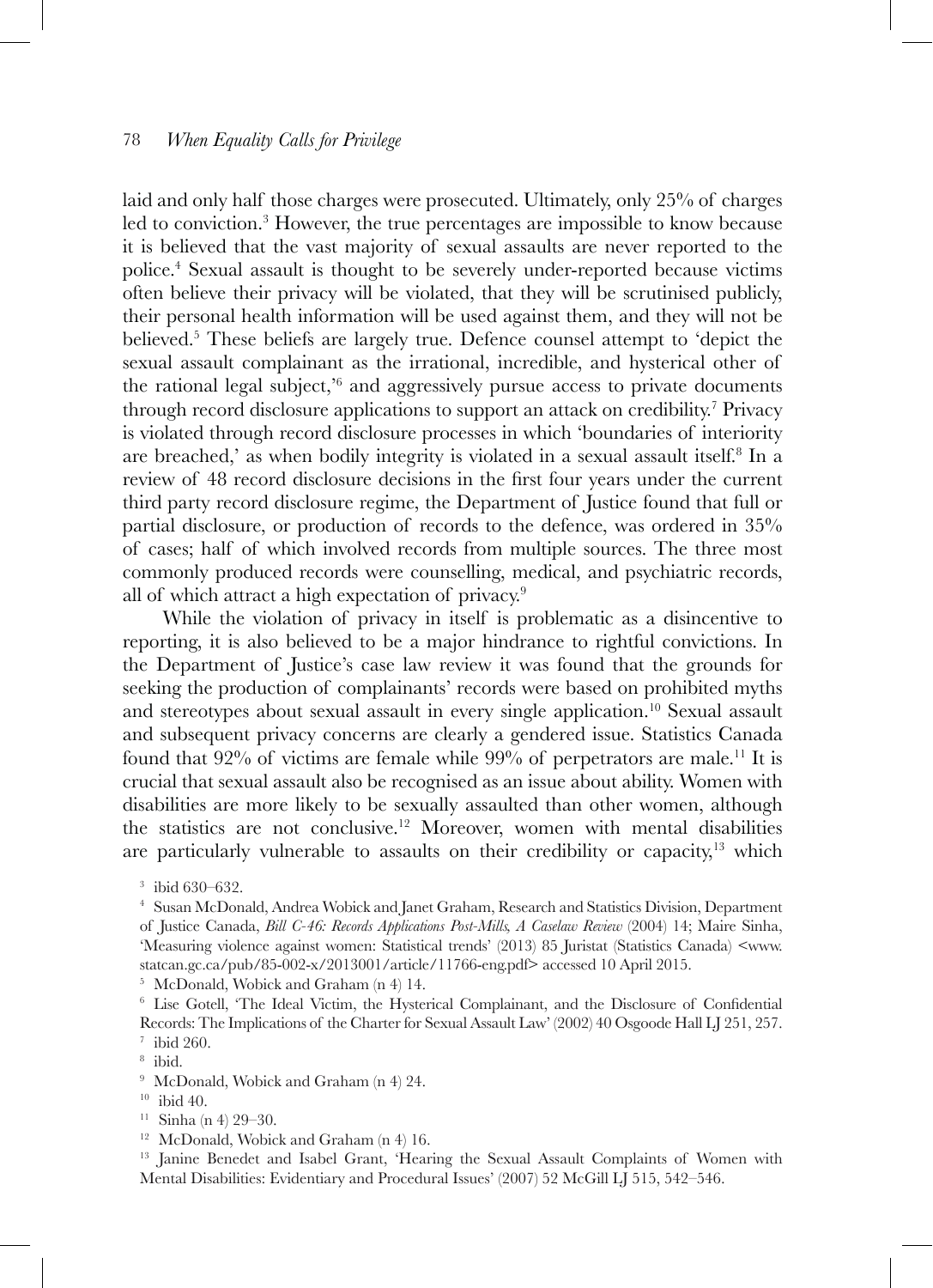exacerbates their disadvantage once they report a sexual assault. The state of sexual assault and privacy in Canada strongly indicates that the privacy of sexual assault victims must be better understood. Once personal records are produced, the complainant's privacy is violated, regardless of whether those records contribute to the accused's defence at trial.14 Therefore, the effects of third party record disclosure laws on complainants' privacy requires attention.

## 3. Overview of Record Disclosure in Sexual Assault Cases

### *A. Police and Crown Requirements to Disclose Relevant Information*

The duties of the police and the Crown to disclose information in a criminal context are set out in two decisions of the Supreme Court of Canada: *R v McNeil*  and *R v Stinchcombe*. The Supreme Court in *McNeil* ruled that the Crown has a duty to make reasonable inquiries into materials it is aware are in the possession of the police, which would be relevant to the defence or prosecution at trial. It also stipulated that the police have a duty to disclose to the Crown all relevant information pertaining to the investigation of the accused<sup>15</sup> and any other obviously relevant information.16

In *R v Stinchcombe* the Supreme Court determined that the Crown has a duty to disclose all relevant information in its possession, also known as the 'fruits of the investigation,' to the defence. This disclosure is subject to the Crown's discretion with respect to the relevance of the information, as well as the Crown's duty to protect privilege such as police-informer privilege.<sup>17</sup> Based on the disclosure made by the Crown, the defence may apply to have records produced. It is important to note, however, that the perpetrator is known to victims in 75% of reported sexual assaults,18 so the accused is often already aware of records existing about the complainant and may proceed with an application on this basis.19

### *B. Access to Records Through Third Party Disclosure Applications*

The accused can apply to the court to access records in the hands of third parties. The Supreme Court of Canada originally established requirements for third party record disclosure in the companion decisions of *R v O'Connor* and  $A(LL)$  v  $B(A)$ , which lay an important foundation for the later introduction of a statutory test. The Court set out the primary test for the disclosure of third party records in the

 $16$  ibid [59].

<sup>14</sup> Susan Chapman, Joanna Birenbaum and Janet MacEachen, *Factum of the Intervener: Barbara Schlifer Commemorative Clinic (R v Quesnelle)* (2014) [unpublished] [29]–[30].

<sup>15</sup> *R v McNeil* 2009 SCC 3, [2009] 1 SCR 66 [14] [*McNeil*].

<sup>17</sup> *R v Stinchcombe* [1991] 3 SCR 326, 1991 CanLII 45 (SCC) [*Stinchcombe*]. 18 Sinha (n 4) 30.

<sup>19</sup> Gotell (n 6) 274.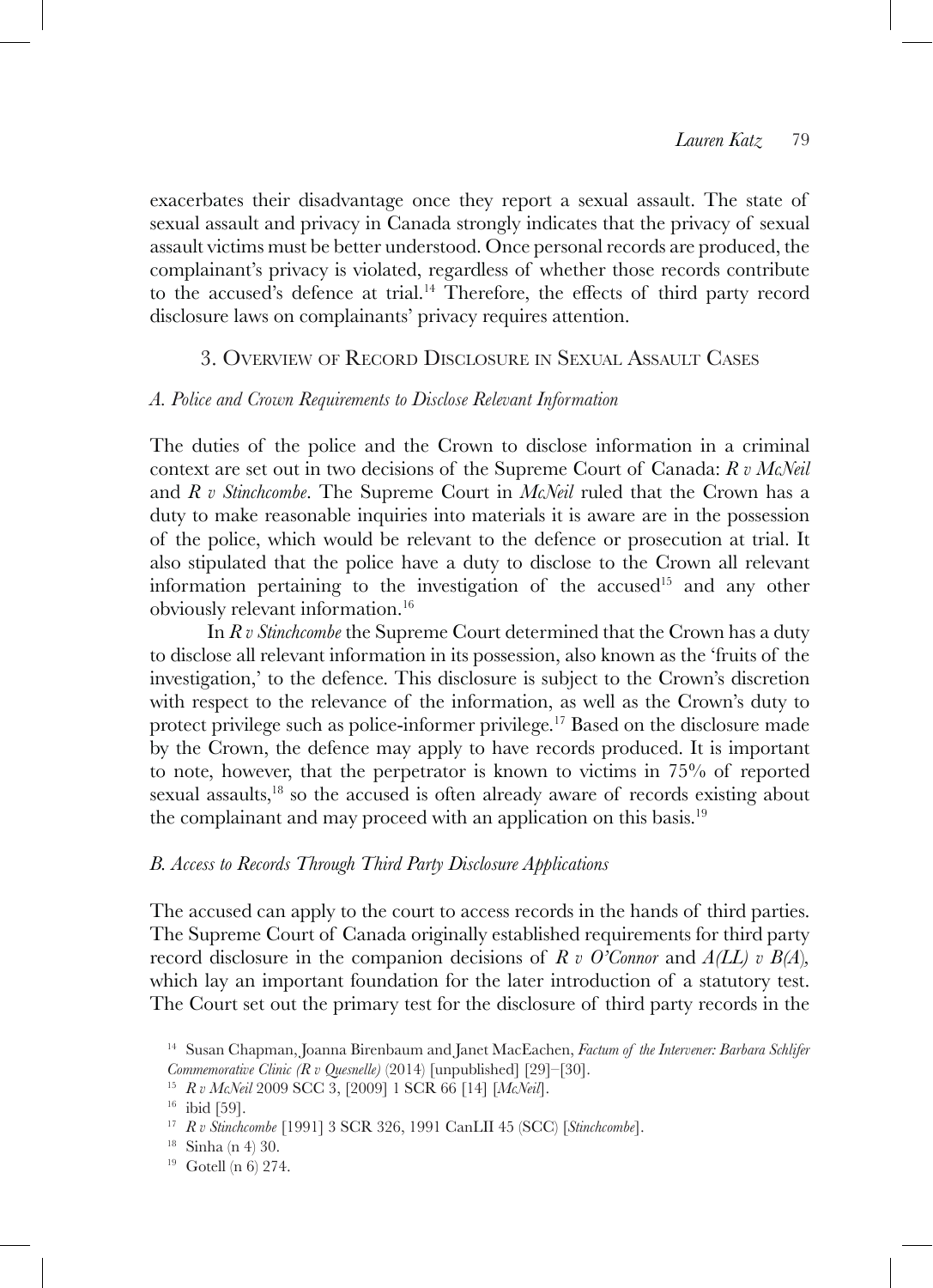criminal sexual assault case of *O'Connor*. The test contemplated the relevance of the record and the need for the court to review records before producing them to the accused. The Court justified these components of the test on the basis that third party records are not in possession of the Crown and third parties have no obligation to assist the defence. Therefore, requiring the defence to prove the relevance of the record is a warranted shift in burden.<sup>20</sup> In  $A(LL)$  v  $B(A)$ , a civil sexual assault case, the Court determined that complainants and third party record holders can make submissions at disclosure applications and can appeal decisions to disclose.<sup>21</sup>

The *O'Connor* regime was replaced in 1997 when Parliament passed Bill C-46, which introduced ss. 278.1 to 278.91 of the *Criminal Code*. These sections present a comprehensive test for third party record disclosure in proceedings involving sexual offences ('the s. 278 scheme').<sup>22</sup> Parliament's intention in creating the s. 278 disclosure scheme was to engage in a contextualised analysis of the concerns with overcoming complainants' privacy rights in light of society's interest in reducing sexual violence against women and children.<sup>23</sup> Disclosure applications under s. 278 must follow a two-stage process.

First, the accused must prove that the third party record it seeks is 'likely relevant to an issue at trial or to the competence of a witness to testify' and that 'the production of the record is necessary in the interests of justice.'24 At the first stage, s. 278.3(4) enumerates grounds that on their own are insufficient to support relevance. These grounds include the record's relation to the complainant's sexual activity and sexual reputation, $25$  which are reminiscent of the prohibition of using sexual myths and stereotypes as a basis for defence in s. 276.26 The list also forbids arguments for relevance based merely on the record's relevance to the credibility of the complainant, the reliability of the complainant's testimony because of the fact that the complainant has received psychiatric attention, and allegations of sexual abuse against persons other than the accused.<sup>27</sup> These latter three prohibited grounds are important when the complainant has mental health issues and has had documented encounters with the police.

If the defence can prove the likely relevance and necessity of production, the judge must then, at the second stage, review the relevant documents and decide whether to produce them to the accused. The judge 'shall consider the salutary and deleterious effects of the determination on the accused's right to make a full answer

<sup>20</sup> *R v O'Connor* [1995] 4 SCR 411, 1995 CanLII 51 (SCC) [31] [*O'Connor*].

<sup>21</sup> *A.(L.L.) v B.(A.)* [1995] 4 SCR 536, 1995 CanLII 52 (SCC) [27]–[28]. 22 McDonald, Wobick & Graham (n 4) 3.

<sup>&</sup>lt;sup>23</sup> Martha Shaffer, 'The Impact of the Charter on the Law of Sexual Assault: Plus Ca Change, Plus C'est La Même Chose' (2012) 57:2d Sup Ct L Rev 337, 343.

<sup>24</sup> *Criminal Code*, RSC 1985, c C-46, s. 278.1.

<sup>&</sup>lt;sup>25</sup> ibid s. 278.3(4).<br><sup>26</sup> ibid s. 276.

 $27$  ibid s  $278.3(4)$ .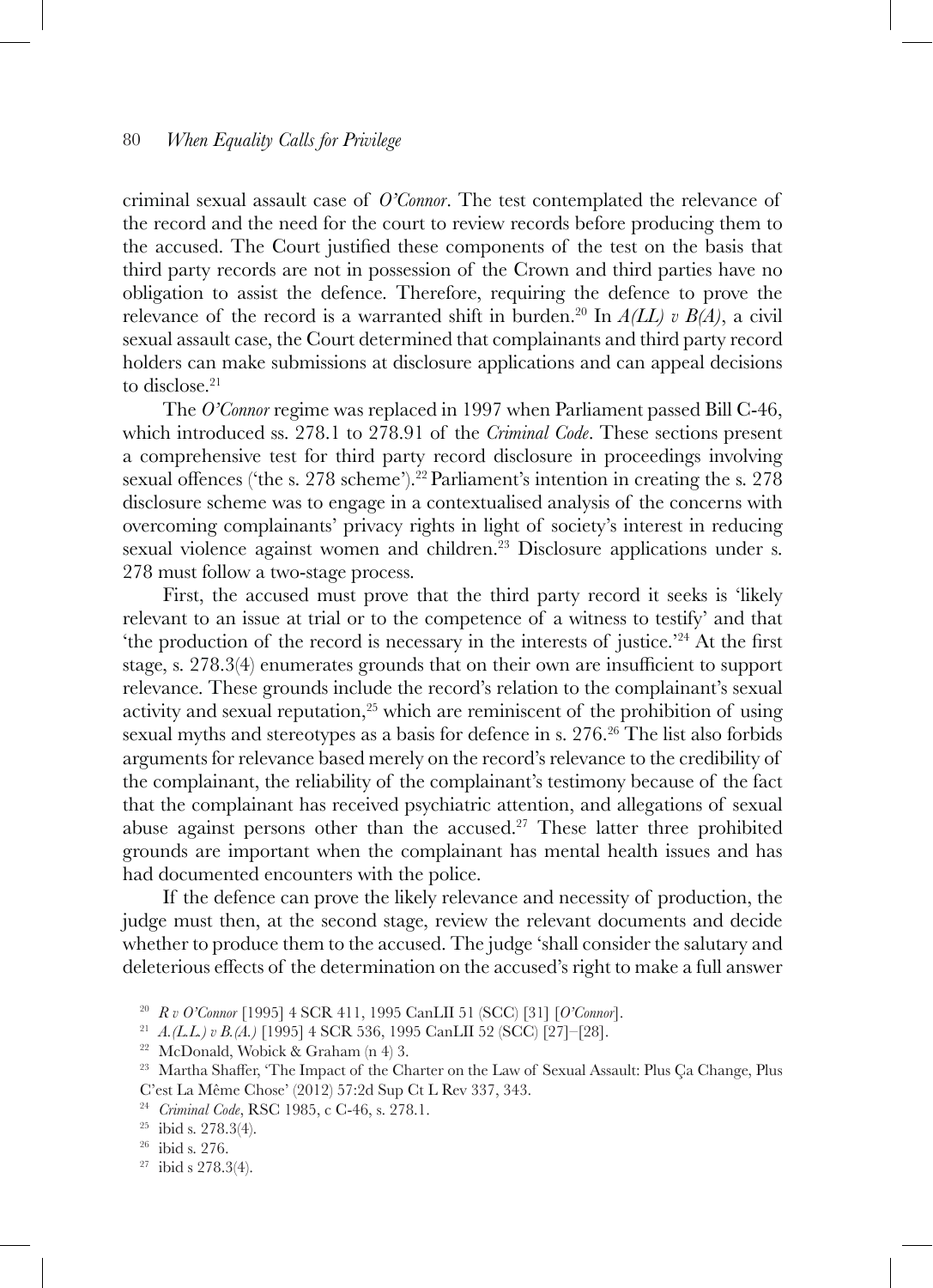and defence and on the right to privacy and equality of the complainant,' and shall take into account the following factors:

(*a*) the extent to which the record is necessary for the accused to make a full answer and defence;

(*b*) the probative value of the record;

(*c*) the nature and extent of the reasonable expectation of privacy with respect to the record;

(*d*) whether production of the record is based on a discriminatory belief or bias;

(*e*) the potential prejudice to the personal dignity and right to privacy of any person to whom the record relates;

(*f*) society's interest in encouraging the reporting of sexual offences;

(*g*) society's interest in encouraging the obtaining of treatment by complainants of sexual offences; and

(*h*) the effect of the determination on the integrity of the trial process. <sup>28</sup>

Therefore, three *Charter* rights are invoked: the rights to privacy (s. 8) and equality (s. 15) for the complainant, and the right to make a full answer and defence (ss. 7 and  $11(d)$  for the accused.<sup>29</sup>

The constitutionality of this scheme was challenged in *R v Mills* on the basis that it violated the accused's *Charter* rights. The defence argued that the scheme violated the accused's right to make a full answer and defence, which is protected as a principle of fundamental justice under s. 7 in combination with the right to a fair trial in s.  $11(d)$ . The Supreme Court found the scheme to be constitutional because the scheme did not prescribe the extent to which an accused can access information in a trial. The scheme is prescriptive of a process rather than an outcome. As such, in order to be constitutional, the process must adequately account for all *Charter* rights affected.30 The Court determined that the procedure outlined in s. 278 does indeed account for the rights to a fair trial, privacy, and equality comprehensively.<sup>31</sup> The fact that the scheme may have the effect of precluding disclosure to the accused, and therefore allow the Crown to access what the accused may not, is not itself an injustice, as long as the procedure by which this outcome is reached is a fair one.<sup>32</sup>

<sup>&</sup>lt;sup>28</sup> ibid s 278.5(2).<br><sup>29</sup> *The Constitution Act, 1982*, being Schedule B to the *Canada Act 1982* (UK), 1982, c 11 [*Charter*].<br><sup>30</sup> *R v Mills* [1999] 3 SCR 668, 1999 CanLII 637 (SCC) [21]-[22] [*Mills*].

 $31$  ibid [139]–[144].

<sup>32</sup> ibid [116]. *Mills* was considered to exemplify a legislative-judiciary dialogue in the way it grappled with the differences between Bill C-46 and the *O'Connor* regime. See Frank Iacobucci, 'Reconciling Rights: The Supreme Court of Canada's Approach to Competing Charter Rights' (2012) 20:2d Sup Ct LR 137, 139–140.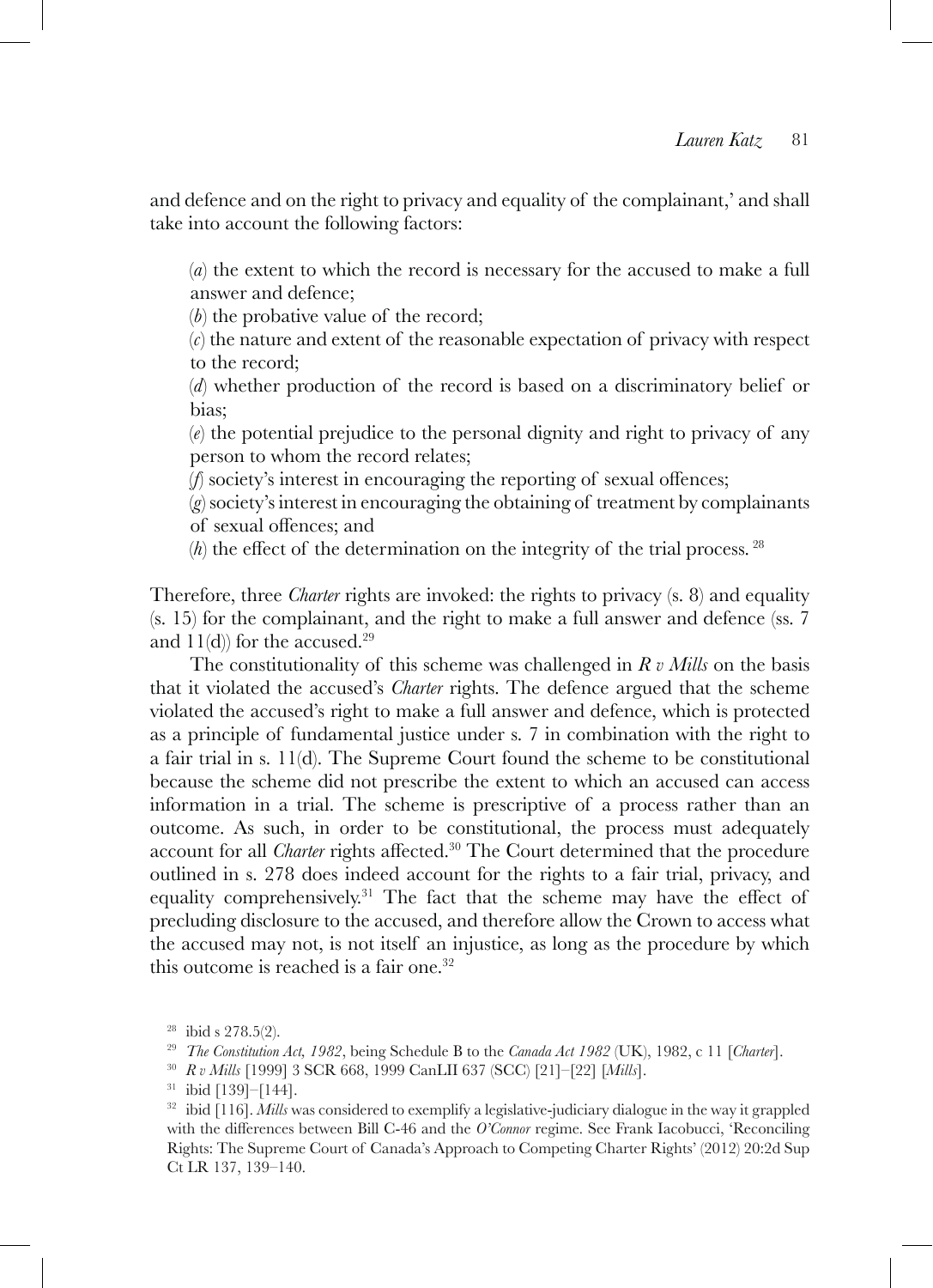# 4. Treatment of Police Records Under the Current Third Party Record Disclosure Regime

The Supreme Court of Canada in *R v Quesnelle* confirmed that police records are subject to the *Mills* regime. In *Quesnelle,* the Ontario Court of Appeal overturned the defendant's sexual assault conviction and ordered a new trial on the basis that a s. 278 application for disclosure of police records, which pertained to investigations unrelated to the crime being prosecuted, was dismissed in err.<sup>33</sup> The Crown appealed to the Supreme Court of Canada, where the conviction was restored. Justice Karakatsanis, writing for a unanimous court, notes that the *Mills* regime 'echo[es] this Court's frequent warnings against relying on myths and stereotypes about sexual assault complainants in assessing the relevance of evidence in the context of sexual assault trials.'34 She then analyses the definition of 'record' in s. 278.1 of the *Criminal Code* to determine whether the police reports are 'records' subject to the *Mills* regime. The relevant components of the definition read as follows: 'record' means any form of record that contains personal information for which there is a reasonable expectation of privacy, but does not include records made by persons responsible for the investigation or prosecution of the offence.<sup>35</sup> The court held that complainants' police records were indeed subject to *Mills*.

The court undertook a two-part analysis to determine whether police records are captured by the s. 278 scheme, and if so, whether they fall under a statutory exemption. The first issue was whether there is a reasonable expectation of privacy in police records that would bring them within the definition of 'record' in s. 278.1. The jurisprudence on s. 8 of the *Charter* has clearly established that the expectation of privacy must be assessed based on the 'totality of the circumstances' and must not be restricted to only trust-like, confidential, or therapeutic relationships.<sup>36</sup> Police records create high expectations for privacy. They contain 'intimate personal information' that may 'do particularly serious violence to the dignity and self-worth of an affected person' if disclosed.37 The risk of harm is two-fold: the complainant may be negatively affected by the disclosure of personal information to the accused for personal reasons, and the knowledge of such disclosure is a disincentive for victims to report sexual assaults.38 The fact that a victim has disclosed assault-

<sup>35</sup> *Criminal Code* (n 24) s 278.1.

<sup>36</sup> *Quesnelle* (n 33) [27].

- <sup>37</sup> ibid [34].
- <sup>38</sup> ibid [34]–[36].

<sup>33</sup> *R v Quesnelle* 2014 SCC 46, [2014] 2 SCR 390 [10] [*Quesnelle*]. First, the Court of Appeal found that complainants have no reasonable expectation of privacy in documents containing information they have given to police. Second, the court found that all police records prepared by the investigating police service are captured in the exemptions to the *Mills* regime specified in s. 278.1 of the *Criminal Code*. Applying the *Stinchcombe* regime instead, the Court of Appeal ordered the disclosure of the third party records and ordered a new trial.

 $34$  ibid [17].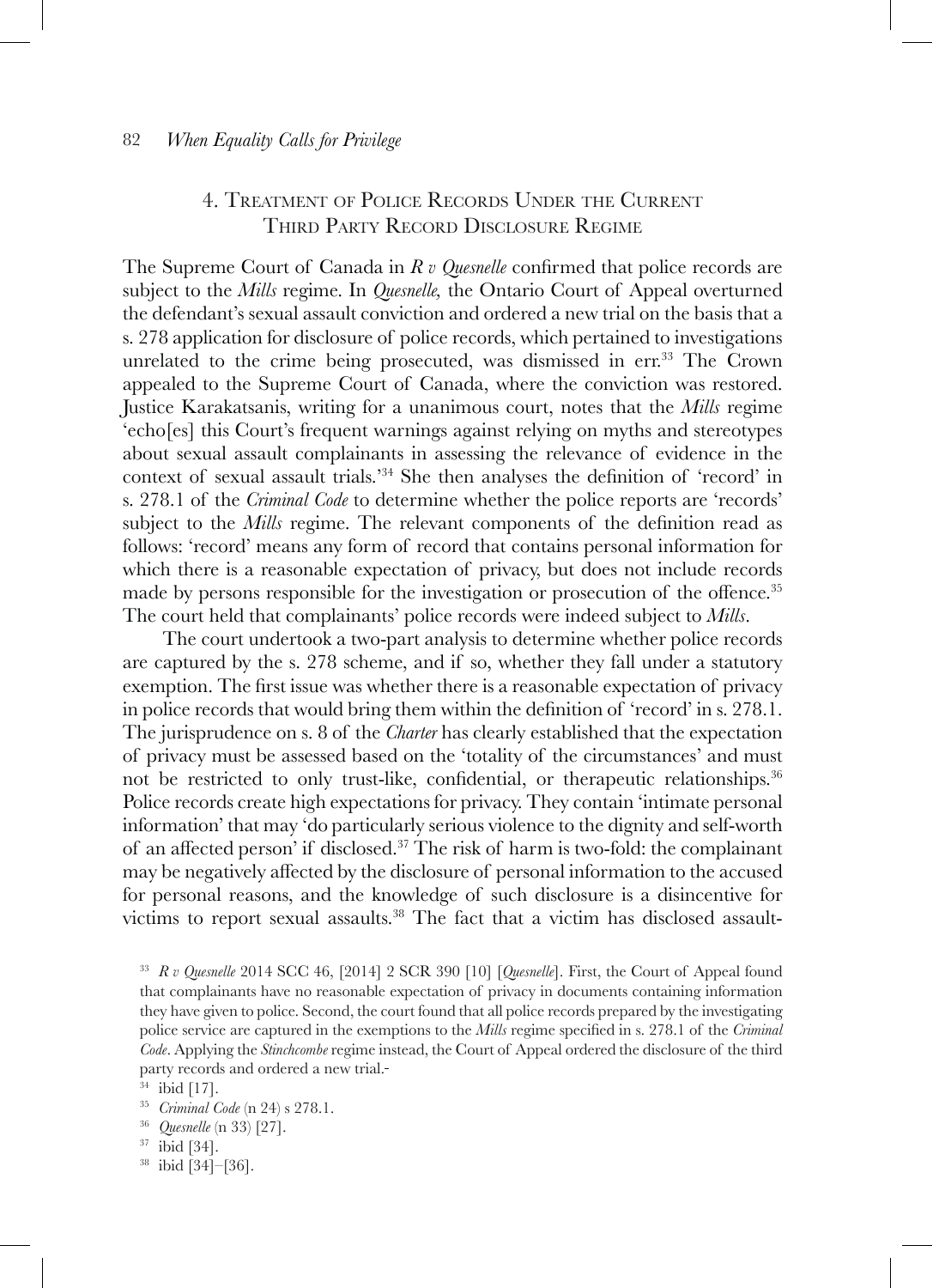related information to police does not negate their interest in privacy.<sup>39</sup> Therefore, complainants' police records do fall within the meaning of 'record' in s. 278.1. The second issue was whether complainants' police records are exempted from the records subject to *Mills* pursuant to the final words in the definition of 'record.' The use of a definite article in 'the offence' implies only records relating to the prosecuted offence can be exempted.<sup>40</sup> Additionally, the grammatical construction of the French language provision makes clear that the exception is for the records on the current offence themselves, and not the investigating officers making those records.41 Furthermore, the purpose of s. 278.1 is to exclude only records that are so necessary to produce for a fair criminal trial that their relevance need not be discussed under an application, which does not logically encompass records of different incidents made by the same police service.<sup>42</sup>

In effect, the *Mills* regime must apply to police reports. This decision is certainly a success for complainants' privacy rights because the alternative the Court of Appeal's approach—was to allow routine disclosure of unrelated occurrence reports to the defence. However, including police reports as records under s. 278.1 is still extremely problematic. Police reports raise a significant risk of discrimination to women with mental disabilities, and the *Mills* regime does not adequately address the right to equality.

> 5. Discrimination Against Women with Mental Disarilities in Police Record Disclosure

The disclosure of mental health records is fundamentally an issue of equality. Lise Gottell asserts that examining equality rights is essential to providing a full understanding of complainant's privacy interests, but '[t]o embrace a contextualised analysis linking privacy and equality, would deeply unsettle the individuated norms of criminal legal discourse.'43 This is especially true when dealing with health information of complainants with mental disabilities. The next Parts describe how the issue of equality arises in the context of police interactions with women with mental disabilities and the disclosure of records relating to these interactions.

<sup>39</sup> ibid [37].

 $40$  ibid  $[46]$  -  $[49]$ .

<sup>&</sup>lt;sup>41</sup> ibid [50]–[53]. Since the English wording is ambiguous, the meaning conveyed by the French wording must prevail, as per *R v Daoust* 2004 SCC 6, [2004] 1 SCR 217. 42 ibid [54]–[57].

<sup>43</sup> Lise Gotell, 'When Privacy is Not Enough: Sexual Assault Complainants, Sexual History Evidence and the Disclosure of Personal Records' (2006) 43 Alta Law Rev 743 [58].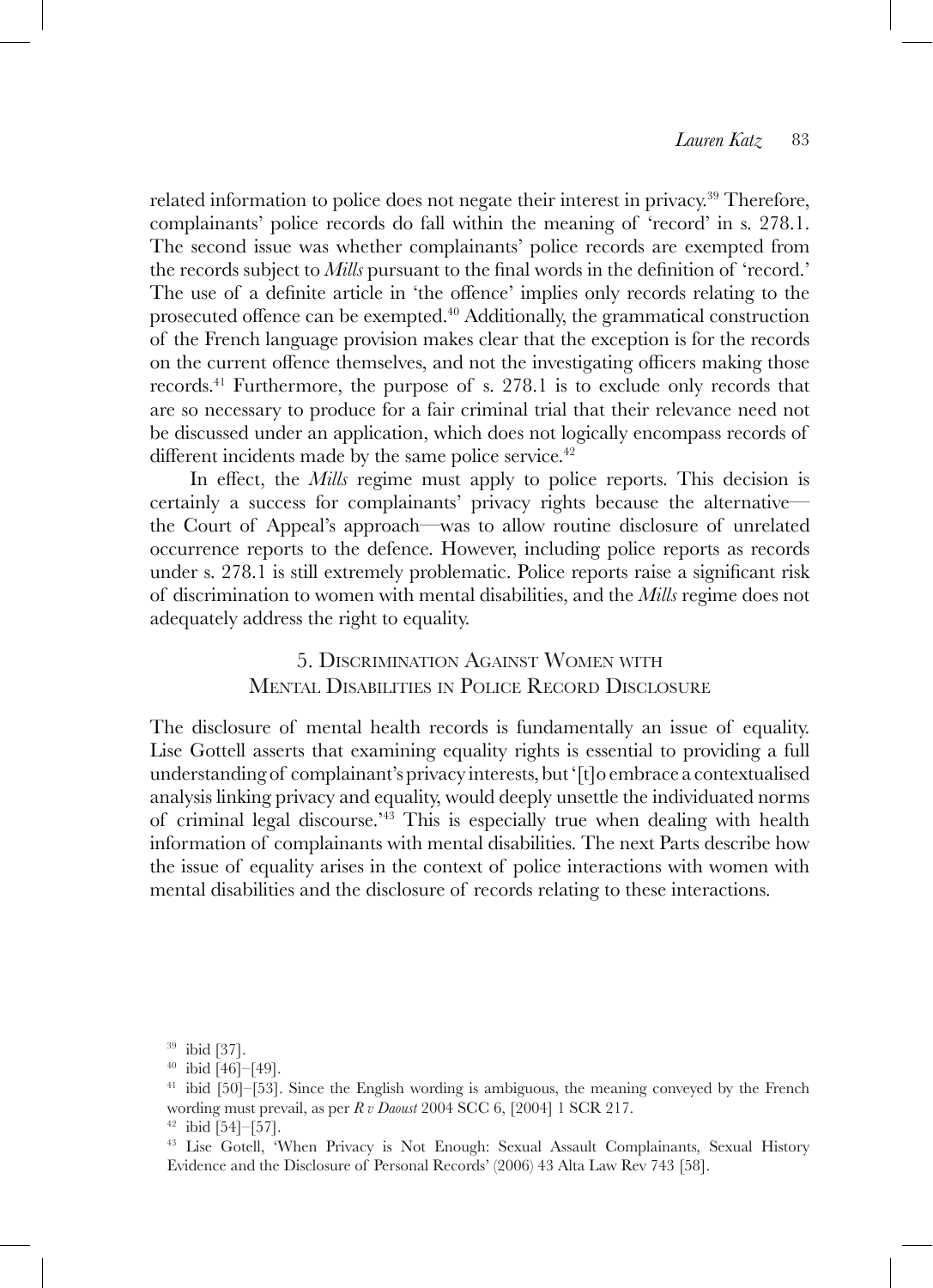#### *A. Disadvantage at the Intersection of Gender and Disability*

Gender and disability intersect to uniquely disadvantage sexual assault complainants.44 Women with mental disabilities are not only more likely to suffer sexual assault than other women,<sup>45</sup> but also lead more heavily documented lives and are thus subject to greater privacy invasion in records disclosure processes.46 Their lives are more heavily documented for various reasons that do not necessarily have any bearing on their credibility or competence to testify. For example, they may access multiple mental health services, rely on government, community, and police assistance, or experience one or more suicidal episodes.

Yet, mental health records are often sought under the guise of addressing the complainant's capacity to recount a sexual assault. The information is then used to undermine the complainant's credibility.<sup>47</sup> In other words, third party record disclosure applications are invoked on a discriminatory basis. Women with mental health issues are subject to third party applications based on stereotypes that they are untrustworthy and prone to lying.48 Applications are 'unavoidably plagued by the stereotypes that women who report sexual assaults are 'crazy' or, where there is in fact a disability, that women with a mental or physical disability are unreliable.'49 As discussed in Section 3.B, under s. 278.5(2) of the *Criminal Code*  the courts are explicitly required to evaluate whether an application for record disclosure is grounded in a discriminatory basis or belief, and weigh this against other factors including the potential impact of the record on the integrity of the trial. As such, the statutory language implicitly recognises that there may be legitimate issues of credibility requiring record disclosure. However, the statutory language also suggests that the legitimacy must stem from information beyond the mere fact of mental disability and the assumption that it is categorically relevant. It

<sup>46</sup> ibid 18–19; Benedet and Grant (n 13) 536.

<sup>47</sup> Benedet and Grant (n 13) 536–537. This is exemplified in the post-*Quesnelle* decision on admissibility of evidence, *R v A.G. and E.K.* 2015 ONSC 923 (CanLII), where the defendants were accused of intoxicating, raping, and abandoning a woman with a developmental disability. The trial judge found that two of the defence theories sought to be supported by the police record evidence essentially amounted to 'slagging of the complainant' and were unacceptable at trial. This is extremely problematic considering the judge on the s. 278 application had ordered the production of all of the complainant's police records relating to prior sexual assaults, in their entirety, to the defence, and yet only limited aspects of three of those records were actually deemed admissible. The admissible information related to prior sexual assault allegations that were 'demonstrably false' or 'recanted' as recorded in police occurrence reports. It is questionable whether the allegations were truly false or recanted since the complainant's developmental disability made her account of events imprecise and inconsistent. While her poor recount of events was heavily criticised at trial, it was not raised when the judge accepted that her 'recanting' of allegations was truthful. The defendants were later acquitted, primarily because of the complainant's unreliable testimony. <sup>48</sup> ibid 539–540.

<sup>49</sup> Chapman, Birenbaum and MacEachen (n 13) [20].

<sup>44</sup> Benedet and Grant (n 13) 519.

<sup>45</sup> McDonald, Wobick and Graham (n 4) 15.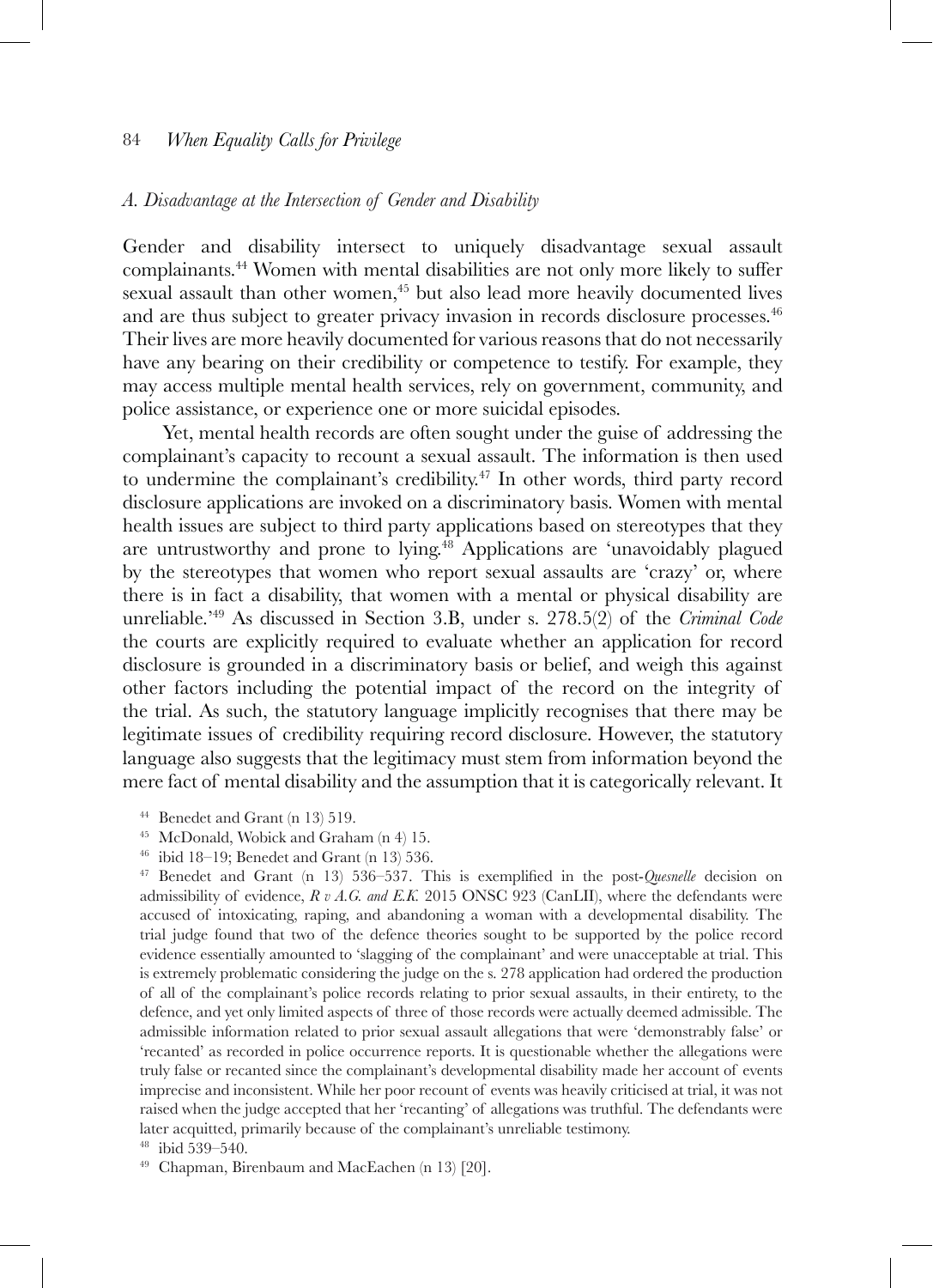seems that the court must address the possibility that the basis for record disclosure is a stereotype and no more. Yet, courts tend to ignore the topic of equality rather than actively engaging it in the discussion of privacy rights, as discussed in Section 5.C.

### *B. Perpetuation of Disadvantage Under the Mental Health Act*

Changing policies and legislative provisions over the past 30 years have significantly expanded the police's role in the mental health system.50 Most significantly, the *Mental Health Act* was introduced in Ontario in 1990 and prescribed a process for communication and collaboration between police and healthcare services. Under the *Mental Health Act*, the police may indicate that a person is in need of psychiatric attention, invoking a process by which that person is admitted to a psychiatric facility to be assessed.<sup>51</sup> This may happen to a woman who later becomes the victim of a sexual assault, and whose police records are sought for their 'relevance' to her credibility and competence, or to a woman who is 'emotionally disturbed'52 at the time of reporting the sexual assault, in which case her mental state is recorded in the police occurrence report on the assault.

While this legislation is intended to enable a streamlined approach to people with mental illnesses, who pose a risk to themselves or others, it has the effect of empowering police officers to make 'lay diagnoses' of mental states.<sup>53</sup> Information from a mental health apprehension is then preserved in a police occurrence report that is typically accessible by any officer in the jurisdiction for years afterwards.<sup>54</sup> The police officer's decision that a woman is in need of psychiatric assessment, especially at the time of reporting a sexual assault, can undermine her credibility and form the basis of the defence's arguments later at trial. In effect, medically uninformed police impressions put women with mental health issues in the 'impossible position that the more marginalised and abused they are, the less likely they are to be believed in their initial and subsequent reports of sexual assault.'<sup>55</sup>

<sup>50</sup> Uppala Chandrasekera, *Police & Mental Health: A Critical Review of Joint Police/Mental Health Collaborations in Ontario* (Provincial Human Services and Justice Coordinating Committee, 2011) 2.

<sup>51</sup> *Mental Health Act*, RSO 1990, c M.7.

<sup>&</sup>lt;sup>52</sup> This term is used by police to refer to people in crisis or people with mental disabilities, and includes those who are apprehended under the *Mental Health Act*, according to Frank Iacobucci, *Police Encounters with People in Crisis: An Independent Review Conducted by the Honourable Frank Iacobucci for Chief of Police William Blair, Toronto Police Service* (2014) 48, 73. 53 Chapman, Birenbaum and MacEachen (n 13) [18]–[19].

<sup>54</sup> Chandrasekera (n 50) 42.

<sup>55</sup> Chapman, Birenbaum and MacEachen (n 14) [25].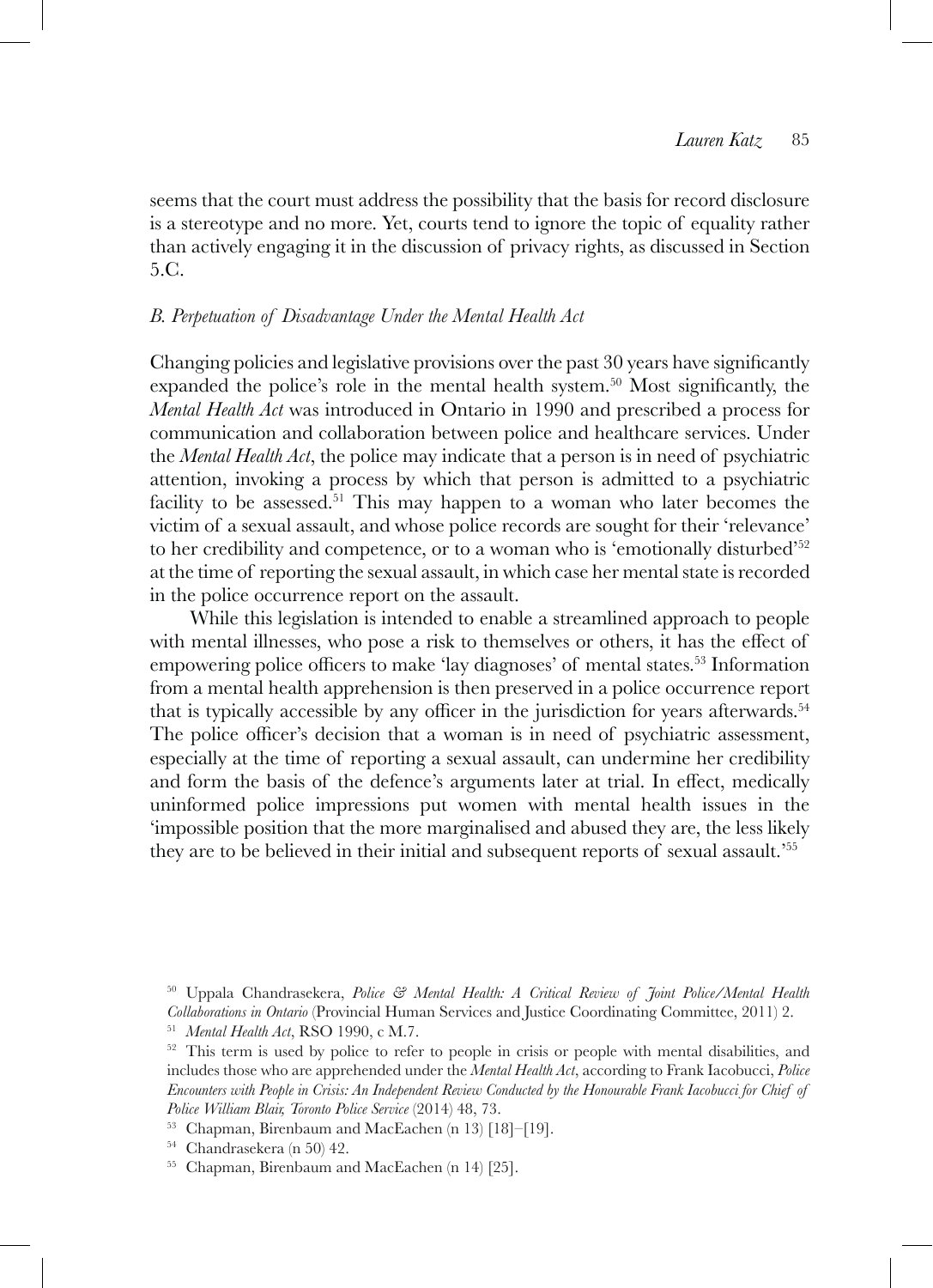#### *C. Undermined Protection from Discrimination: the* Mills *Decision*

The Supreme Court of Canada's reasons in *R v Mills* mitigate the impact of equality rights, even though the decision upheld the record disclosure scheme that purports to protect them. Lise Gottell criticises how *Mills* advances a 'highly individualistic and atomistic understanding of complainants' concerns.'56 *Mills* reduces the list of factors the judge *shall* consider in s. 278.5(2) to a mere checklist of ideas the judge *may* consider.<sup>57</sup> This judicial sleight of hand removes the requirement to contextualise the complainants' concerns and consider the pervasive impact of violating complainants' privacy.58 Furthermore, the list of grounds that are prohibited as the sole basis for a record application in s. 278.3(4), which are linked to discriminatory myths about sexual assault victims, is softened in *Mills.* The court claims that these grounds are actually permissible in some circumstances; the provision does not supplant the ultimate discretion of the trial judge reviewing the application.59 Again, this weakens the very privacy and equality protections that the court defends as constitutional. *Mills* effectively presents a 'contest between privacy and fair trial rights, conceived in a zero-sum manner' that 'becomes the only focus of judicial analysis' while equality is relegated to the background.<sup>60</sup>

Indeed there is ample evidence that privacy is construed narrowly by judges as a direct and individualistic antagonist to the right to make a full answer and defence, thus diminishing the significance of equality rights.<sup>61</sup> For example, a research report published by the Department of Justice found that, out of 39 post-*Mills* decisions on record disclosure applications, 29 cases mentioned the accused's defence rights and 28 cases mentioned the complainant's privacy rights. Only four cases engaged in an analysis of equality rights. Furthermore, the influence of discriminatory beliefs or biases, a factor listed in s. 278.5(2) that directly speaks to equality, was only mentioned in  $20\%$  of cases in the review.<sup>62</sup>

#### *D. Further Privacy Issues: Calls for Increased Police Access to Mental Health Information*

A likely increase in police involvement with the mental health system has the potential to exacerbate the differential documentation and disbelief of women with mental disabilities. An independent inquiry into the Toronto Police Service's (TPS) encounters with people in crisis, conducted by the Honourable Frank Iacobucci, overwhelmingly advocates for even greater involvement of police in the mental health system. In light of recent trends towards deinstitutionalization and freedom

- <sup>57</sup> ibid [29]; *Mills* (n 30) [134]. 58 Gotell (n 43) [29]–[30].
- 
- <sup>59</sup> *Mills* (n 30) [120].
- <sup>60</sup> Gotell (n 43) [43].
- <sup>61</sup> McDonald, Wobick and Graham (n 4) 31; Benedet and Grant (n 13) 539–540.
- <sup>62</sup> McDonald, Wobick and Graham (n 4) 31.

<sup>56</sup> Gotell (n 43) [27].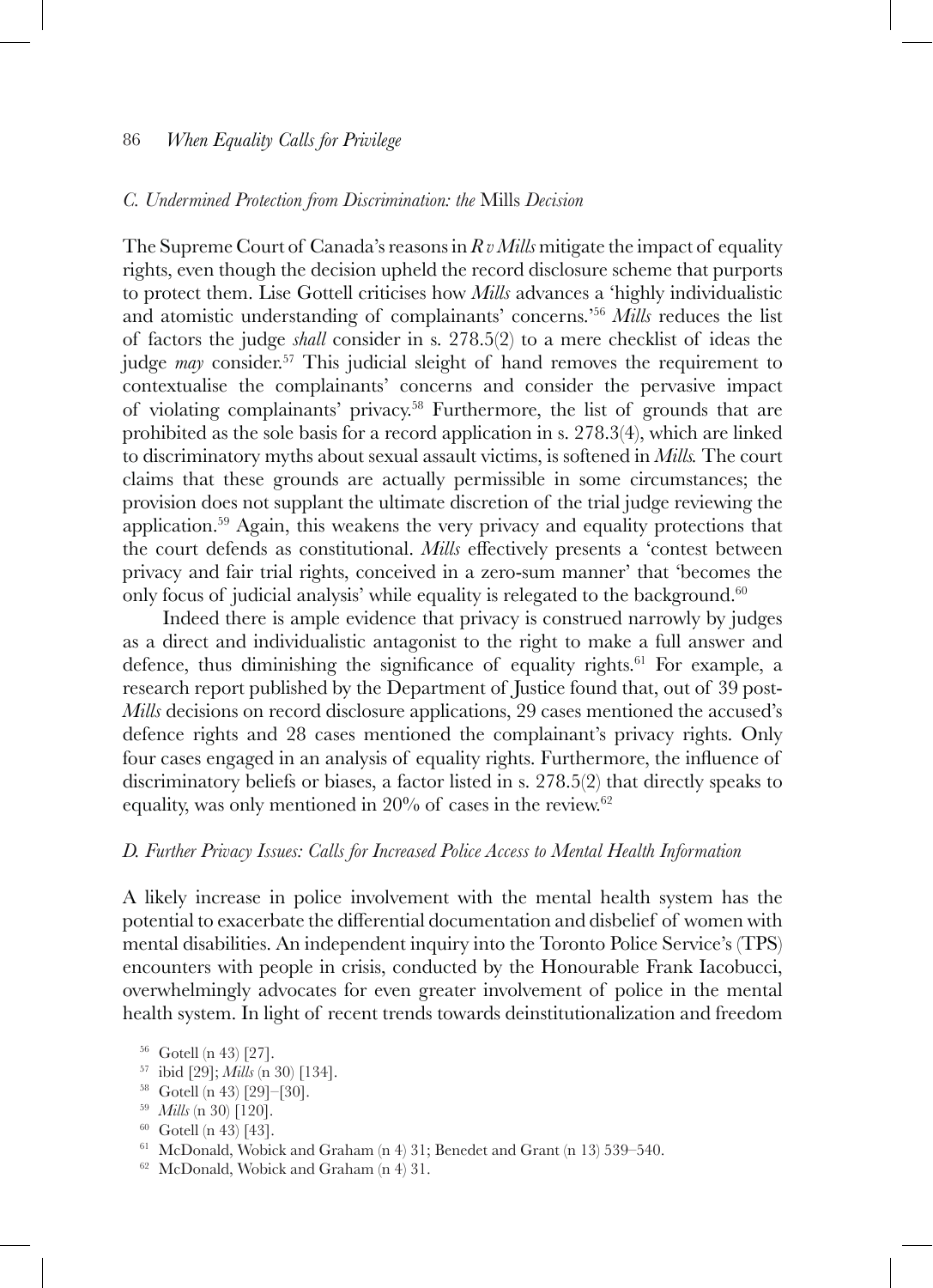to decline medical attention for people with mental disabilities, many of these people end up encountering police in crisis.63 Several police services throughout Ontario have developed guidelines and programmes to obtain mental health information, with consent, to better serve people with mental health issues. $64$ 

The Toronto Police Service report suggests police officers should have greater access to mental health information. The report recommends the development of a protocol 'to allow the TPS access to an individual's mental health information in circumstances that would provide for a more effective response to a person in crisis.'65 The report continues to list relevant privacy factors that should be addressed in the protocol and contemplates the possibility that police be included in a patient's 'circle of care.'66 The circle of care consists of health service providers for a particular patient who can share information about that patient freely in order to provide coordinated care effectively.<sup>67</sup> Therefore, if police are included, they could have access to patient information without the patient's consent.

The report anticipates a need for written agreements between police and psychiatric facilities regarding patient rights, including privacy rights.<sup>68</sup> However, even effective privacy protections will nevertheless fail to address the issue of equality. Criticisms of the current record disclosure process suggest that the more health information police can access, the greater the risk will be for complainants with mental disabilities that their police records are sought and used to discredit them at trial.

# 6. Promoting Privacy and Equality with POLICE-HEALTHCARE PRIVILEGE

Given the failure of s. 278 to do justice to equality, the balancing act in s. 278 applications appears to, at best, precariously protect the privacy of policedocumented women with mental disabilities. For these women to have an equal right to privacy while allowing the police to expand their role in the mental health system, their privacy must be protected from the outset by default.

Privilege makes privacy the default. Establishing a privilege over communications between police and psychiatric facilities for the purpose of enhancing the mental health system would better protect these complainants' privacy than relying on the unpredictable application of the *Mills* regime to police records. Pursuant to *Stinchcombe*, privileged communications made known to the Crown are not to be disclosed to the accused, unless their privilege is challenged

- <sup>67</sup> Chandrasekera (n 50) 42.
- <sup>68</sup> Iacobucci (n 52) 104.

<sup>63</sup> Iacobucci (n 52) 83.

 $^{64}\,$  Chandrasekera (n $50)$ 39–41.

<sup>65</sup> Iacobucci (n 52) 111.

<sup>66</sup> ibid.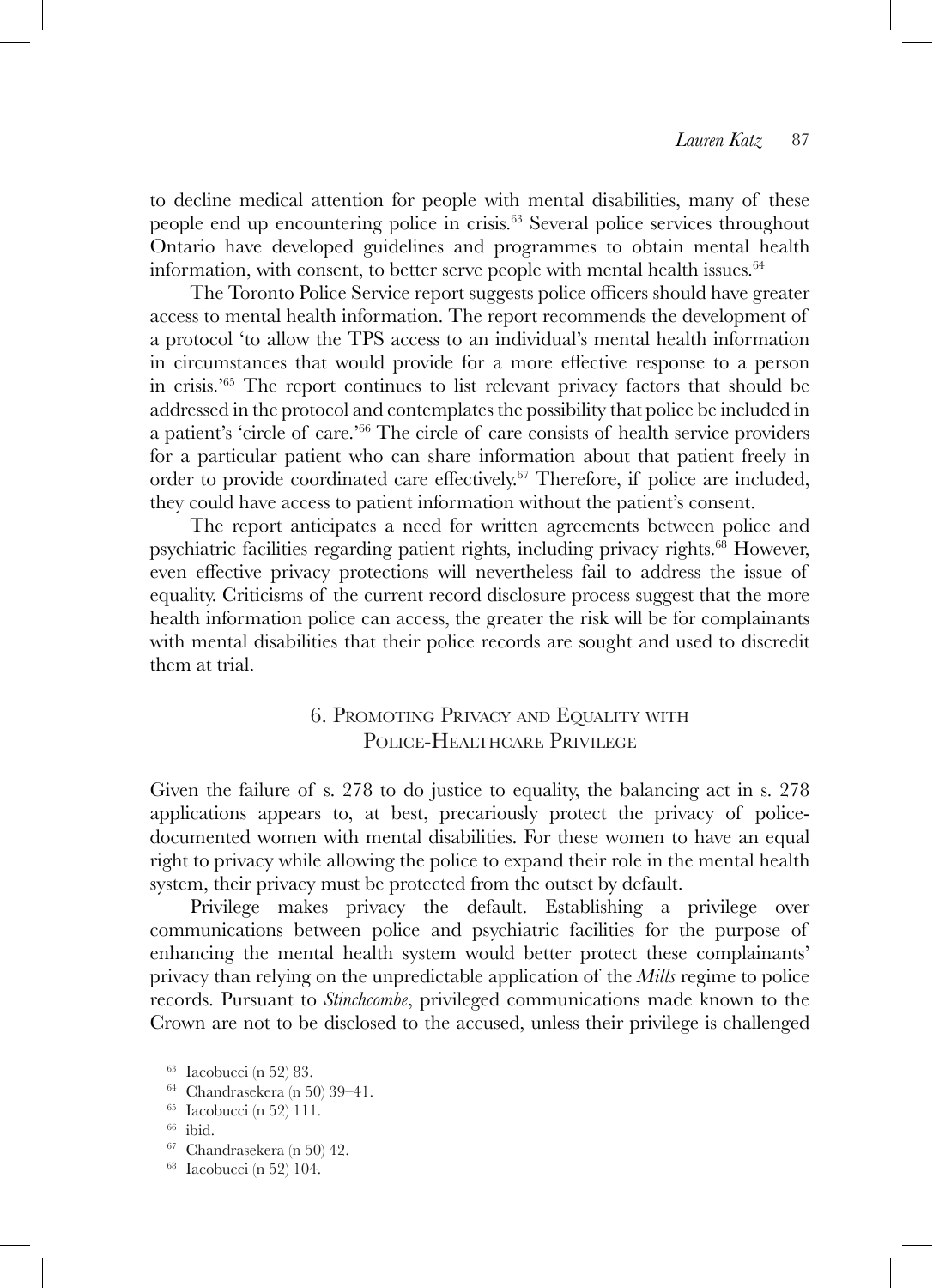and deemed an unfair limit on the right to make a full answer and defence.<sup>69</sup> The effect that privilege has on preventing disclosure is that a s. 278 application would be less likely to be initiated. If it were initiated, the privileged content would at least attract an extremely high expectation of privacy, which would factor into the judge's analysis of the application. Although it is not entirely impregnable, privilege sets the highest threshold possible for overcoming privacy rights.

Privilege is a logical response to the issues of equality and privacy for female complainants with mental disabilities for two reasons. First, discrimination based on myths about gender and disability, leading to violation of privacy rights, is already manifest at the record disclosure stage. Equality and privacy would be more effectively and predictably protected at an earlier stage: from the initial creation and sharing of mental health information by police. Second, equality requires that where complainants are uniquely disadvantaged by their disability and police encounters, these confounding factors must be controlled by putting these complainants on equal footing with all other complainants. Essentially, the defence should have to argue for records' relevance without capitalising on the fact that the complainant has had a mental health-related encounter with police. Requiring the defence to challenge privilege in order to gain access to police records shifts the discussion away from the mere facts of disability and police encounters and towards the realm of real relevance.

There are three broad categories of privilege, two of which may suit policehealthcare correspondence: class privilege and statutory privilege. Class or *prima facie*  privilege is the recognition of privilege for an entire category of communications at common law, which includes solicitor-client privilege and informer privilege. Statutory privileges are legislated, such as the statutory religious privilege in the *Quebec Charter of Human Rights and Freedoms*. 70 The third category, case-by-case privilege, recognises privilege on an ad hoc basis at common law.71 This form of privilege is unpredictable, much like trends in protecting privacy in post-*Mills* record disclosure applications.72 It is unlikely to be helpful in reducing unnecessary disclosure to the Crown as it can only be established at trial, which has failed to recognise privilege even between therapists and patients or between priests and penitents in some instances.73

A police-healthcare privilege would be unique from other recognised privileges in that it would protect communications and exchanges of information between the two named parties for the benefit of third parties—people with mental disabilities. However, it would also provide police and healthcare practitioners the benefit of open and honest communication with the knowledge that they will not harm the

<sup>69</sup> *Stinchcombe* (n 17).

<sup>70</sup> *R v Gruenke* [1991] 3 SCR 263, 1991 CanLII 40 (SCC) [*Gruenke*]; *A.(L.L.) v B.(A.)* (n 21) [37]–[39].

<sup>71</sup> *A.(L.L.) v B.(A.)* (n 21) [39].

<sup>72</sup> McDonald, Wobick & Graham (n 4) 31.

<sup>73</sup> *Gruenke* (n 70).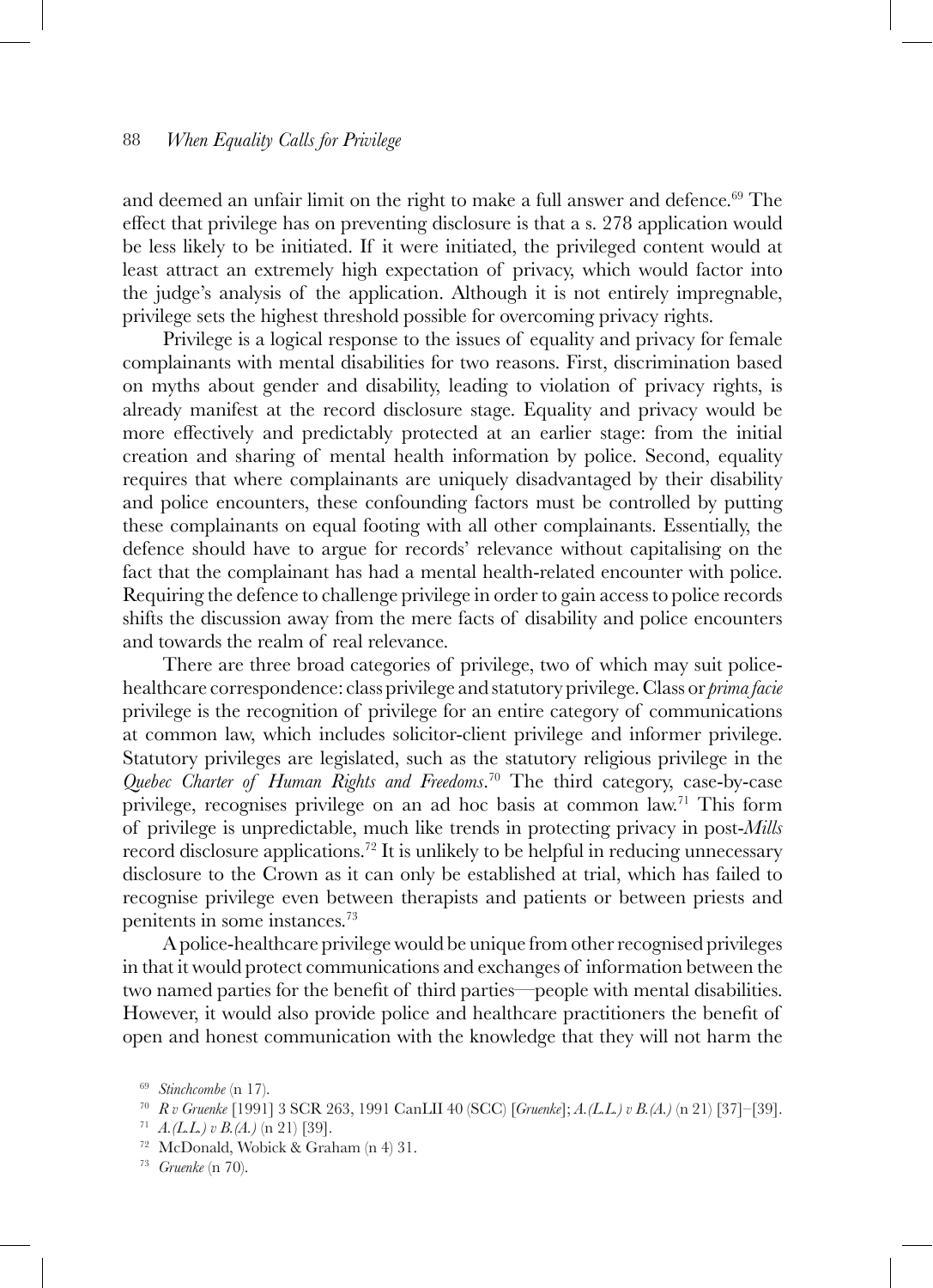people they seek to help by sharing their health information. Police officers may be more reluctant to take note of and access mental health information if they find their records are being aggressively pursued to discredit sexual assault complainants and defend the perpetrators their colleagues have arrested. Likewise, healthcare practitioners may be reluctant to share more mental health information with the police if they find that the information negatively impacts their patients when they are the victim of crime. Privilege would protect from these harms to enable the police and healthcare practitioners to fulfil their responsibilities to people with mental disabilities confidently. This concept is somewhat analogous to the solicitorclient privilege in that the communication is protected because the lawyer needs full disclosure from the client in order to serve the client's legal interests as best as possible. Here, the police and healthcare professionals need substantial disclosure from each other to best address mental health needs.

It is important to note that the s. 278 scheme already presumes records pertaining to sexual offences cannot be disclosed to the defence.74 Privilege does not change that. Privilege instead has the effect of limiting the police's disclosure and production of any mental health information in its possession to the Crown, from whom its existence would have to be disclosed to the defence pursuant to *Stinchcombe*. Even if privileged communications become the subject of a s. 278 application, the privacy and equality interests will be much more powerful in relation to the accused's right to a full answer and defence.

### *A. Establishing Class Privilege*

The possibility of establishing a new class privilege for private records relating to sexual assault complainants was contemplated and ultimately rejected in *A.(L.L.) v B.(A.)*. The minority judgment, delivered by Justice L'Heureux-Dubé, provides a comprehensive framework for deciding when a class privilege is appropriate. It also sets a precedent for finding that private records of complainants—in that case, arising from the therapist-patient relationship—could meet at least some of the criteria for establishing such a privilege. While weighing the benefits and disadvantages of recognising a class privilege, Justice L'Heurex-Dubé highlighted four principles governing when a class privilege can be established at common law: (1) the privileged relationship must be inextricably linked to the justice system; (2) the privilege must be justified by compelling policy rationales similar to those that support the solicitor-client privilege; (3) the privilege must be ascribed to a narrowly defined class; and (4) granting privilege must not infringe the truth-seeking process

<sup>74</sup> *Criminal Code* (n 24) s 278.2(1).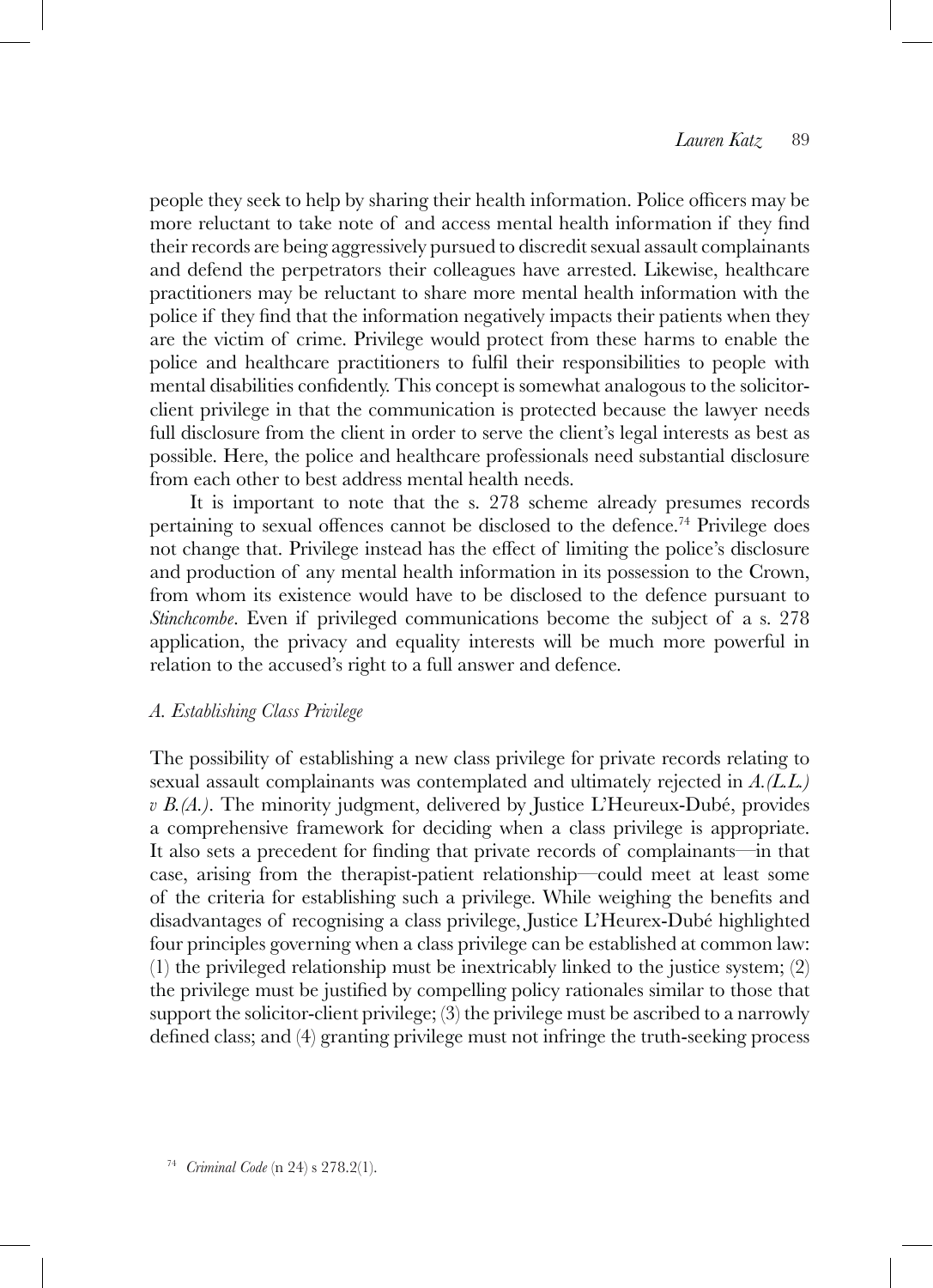at trial.75 While the prospective therapist-patient privilege failed to satisfy the third and fourth principles, police-healthcare privilege could satisfy all four principles.

> 1. Inextricable Link Between Police-Healthcare Relationship and the Justice System

In *A.(L.L.) v B.(A.)*, Justice L'Heureux-Dubé drew upon the Supreme Court's reasons in *R v Gruenke,* which provided that new class privileges should be inextricably linked to the justice system.76 She found that there was an inextricable link between the therapist-patient relationship and the integrity of the criminal justice system because complainants' awareness that their personal health information could be disclosed would logically deter them from seeking treatment and contribute to under-reporting of assaults.<sup>77</sup> The Supreme Court had already recognised that 'chronic under-reporting of sexual assault cases undermines the effectiveness of the criminal justice system.'78 Similarly, the fear of having mental health information disclosed to the defence can also deter women with disabilities from engaging with police in the first place, and deter health professionals and police from engaging frankly with each other, as discussed at the beginning of Section 5.

Furthermore*,* the police-healthcare exchange of mental health information affects the administration of criminal justice at the prosecution stage. *Quesnelle*'s affirmation that the s. 278 scheme applies to mental health records in police possession supports the conclusion that the police-healthcare relationship is connected to trials and pretrial disclosure. As discussed in Section 4, the prosecution of sexual assaults is greatly undermined by disproportionate access to complainants' mental health information in a system where reporting and prosecution of sexual assaults are already woefully low. Given the recommendations of the Toronto Police Service inquiry report, police are likely to encounter even more mental health information, incidentally putting more personal health information at greater risk of being exposed to the defence. The discussion of therapy records in *A.(L.L.)* and the inclusion of police records under the s. 278 scheme together support a finding that the police-healthcare relationship is inextricably linked to the justice system.

2. Compelling Policy Reasons for Class Privilege

Justice L'Heureux-Dubé also drew upon *Gruenke* to conclude that a class privilege should have compelling policy reasons, similar to the solicitor-client privilege.<sup>79</sup> The inextricable link to the justice system described above provided a strong policy

 *A.(L.L.) v B.(A.)* (n 21). ibid [39].  $^{77}$  ibid [56]–[60].<br> $^{78}$  ibid [58]. ibid [39].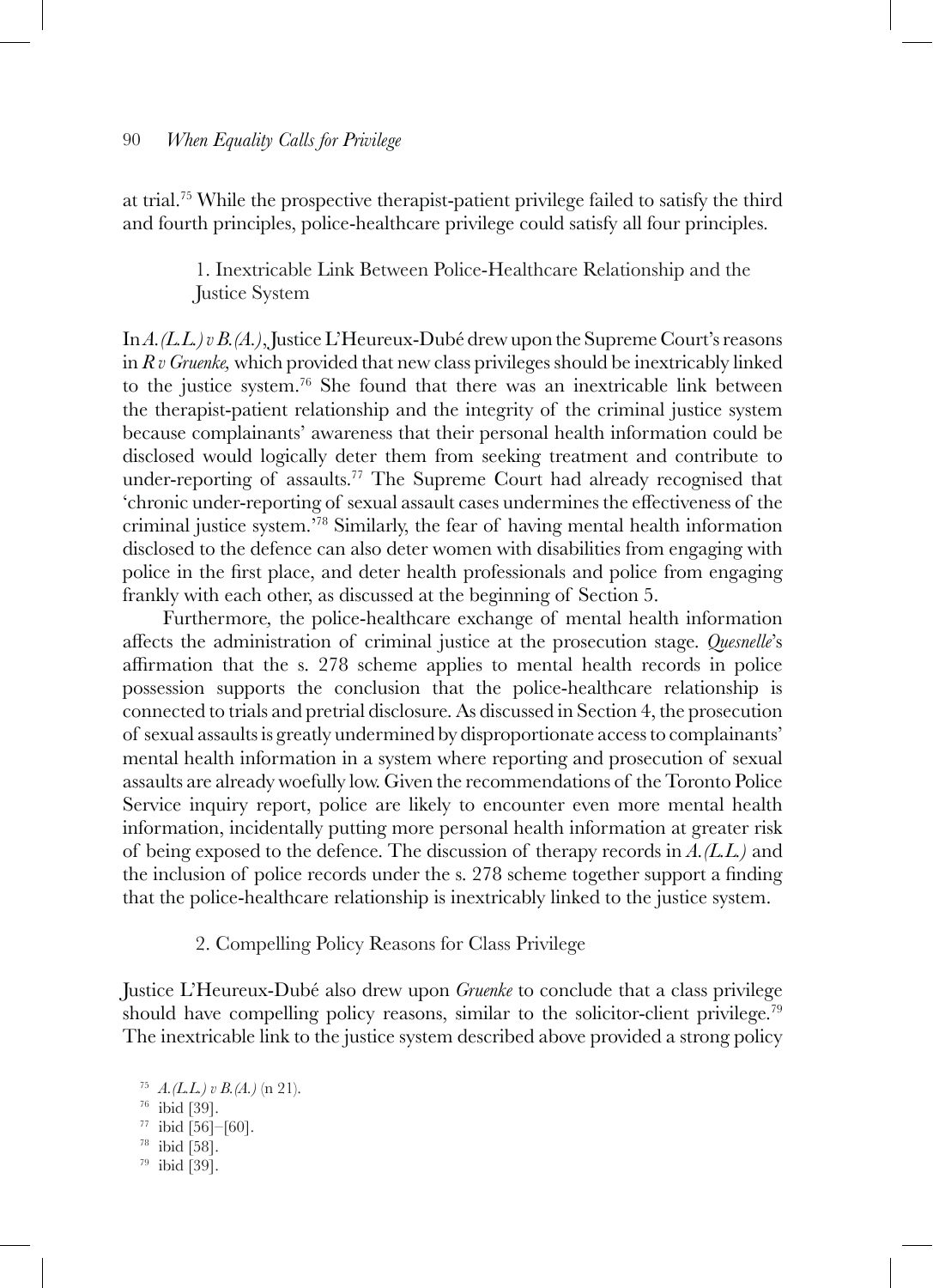basis for therapist-patient privilege in *A.(L.L.)* because the privilege would help protect the integrity of the criminal justice system. Pursuant to the discussion above, the same rationale should apply to the police-healthcare privilege. Another policy reason for recognizing privilege in *A.(L.L.)* was that the expectation of confidentiality in the therapist-patient relationship allowed for a 'free flow of discussion which is crucial to the victim's recovery,' which society has an interest in fostering.<sup>80</sup> A similar argument applies to police-healthcare interactions; society has an interest in facilitating communication between these parties to better address the mental health needs of those who come into contact with police.<sup>81</sup>

In addition, a crucial policy argument for a police-healthcare privilege is that improving the protection of complainants' privacy during record disclosure processes is part and parcel of protecting their equality rights. In *A.(L.L.)*, Justice L'Heureux-Dubé acknowledged that the common law principles governing privilege must be consistent with the constitutional values enshrined in the *Charter*. 82 In the context of sexual assault, these values include the complainant's privacy and equality interests. The s. 278 scheme explicitly intends to engage with the *Charter* rights to privacy, equality, and a fair trial. However, as discussed in Section 4, the application of the scheme under *Mills* has resulted in insufficient consideration of equality for women with disabilities. As a result, the policy reasons for a new class privilege can be grounded specifically in the *Charter* equality values.

### 3. Narrow Class of Actors to Whom Privilege Applies

*A.(L.L.) v B.(A.)* stressed that class privilege must apply to a category of actors that is limited to specific classes.<sup>83</sup> To this end, Justice L'Heureux-Dubé took issue with the fact that therapeutic relationships cannot be ascribed to a definite class of professionals. Victims of sexual assault may consult with medical professionals as well as unregulated counsellors, community contacts, and friends.<sup>84</sup> On the contrary, privilege between the police and the healthcare system is easily restricted to two types of people: police officers and their medical contacts at psychiatric facilities. The *Mental Health Act* designates and defines the relevant parties in the event of mental health apprehension and could be relied upon to clearly define the scope of the class with respect to health practitioners.<sup>85</sup> The police are already

<sup>80</sup> ibid [56].

<sup>82</sup> *A.(L.L.) v B.(A.)* (n 21) [63].

<sup>81</sup> Iacobucci (n 52) 111.

<sup>&</sup>lt;sup>83</sup> ibid [70].<br><sup>84</sup> ibid [71].

<sup>&</sup>lt;sup>85</sup> Mental Health Act (n 51) s 1.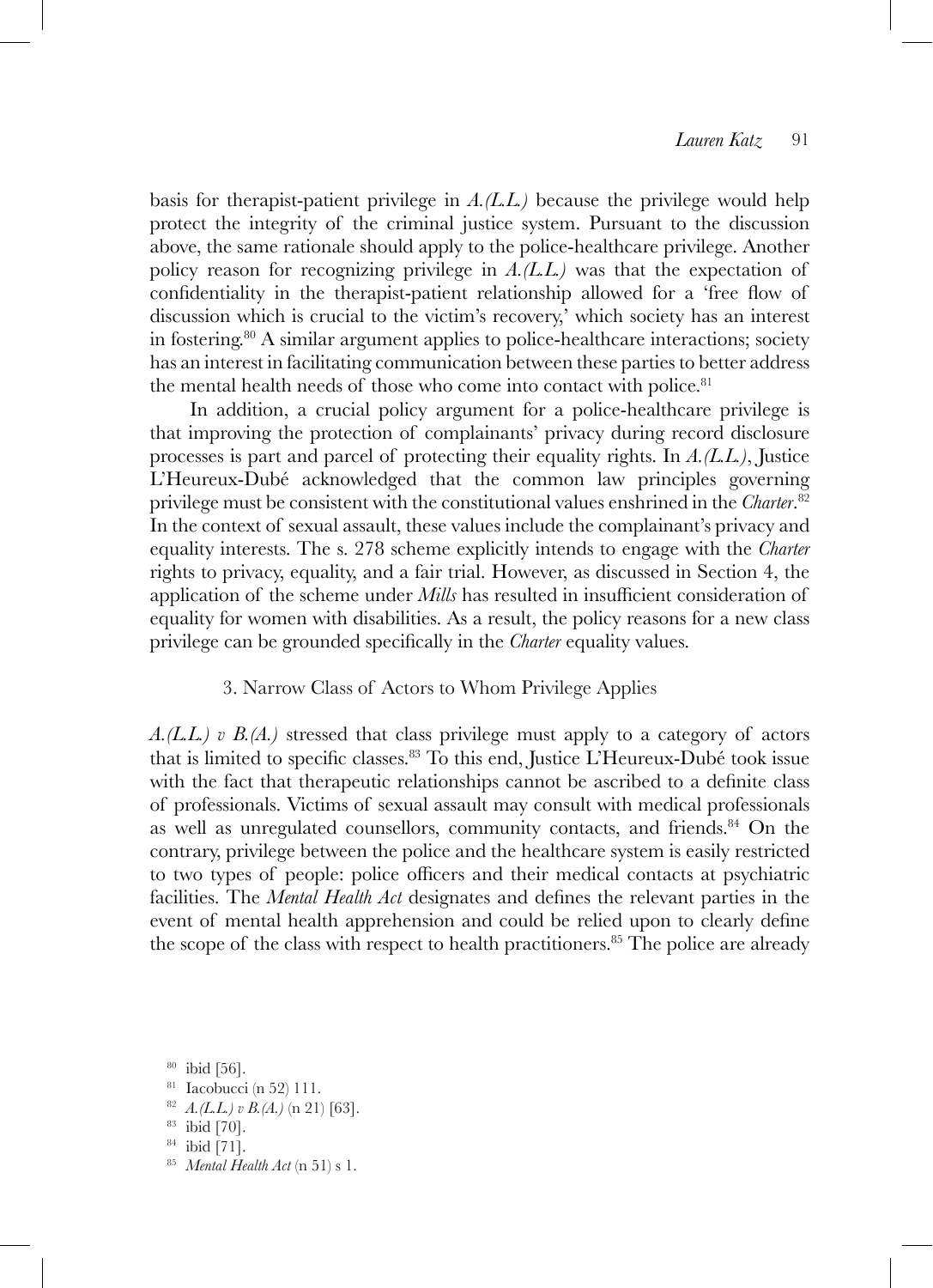accepted as a sufficiently narrow class in the context of another privilege, the police-informer privilege.86

### 4. Preserving the Proper Administration of Justice

Despite a history of privileges having to yield in favour of disclosure when a defendant's innocence was in question, $87$  recent criticisms of sexual assault law have seriously challenged notions of what information is really necessary for the accused to make a full answer and defence.88 As Justice L'Heureux-Dubé foresaw in *O'Connor*, it is becoming an accepted view that restricting discriminatory use of complainants' records 'will enhance rather than detract from the fairness of such trials.'89 Opportunities to 'slag' the complainant covertly based on sexual stereotypes are not necessary in the interests of justice; they are, in fact, forbidden. $90$ In *Quesnelle*, the court asserts that not only is it fair for the Crown and police to possess some documents the defence cannot access,91 but the right to a fair trial is not 'a right to pursue every conceivable tactic to be used in defending oneself against criminal prosecution. The right to a full answer and defence is not without limit.'92

Restricting access to communications between the police and healthcare practitioners would not hinder the truth-seeking process because it would prevent discriminatory disclosure, while still allowing opportunity for rightful, relevant disclosure. Essentially, the only unique information that would be entirely protected by privilege and inaccessible elsewhere would be the communications between a police officer and a health professional that are not so formal as to form part of an official report, such as comments, updates and advice on dealing with the mental health challenges of particular individuals. This is not information that was procured in relation to the sexual assault to which the individual is victim. This kind of information would be informal and impressionistic, and would vary greatly in reliability, much like the content of police occurrence reports.<sup>93</sup> Therefore, like highly subjective therapeutic records, this information should generally be treated as having little probative value.94 To clarify, the police-healthcare privilege would only operate to extent of coordination for purpose of protecting individual and community safety with respect to mental health challenges. Such correspondence would have the primary purpose of serving people in crisis in the community

<sup>86</sup> *R v Scott* [1990] 3 SCR 979, 1990 CanLII 27 (SCC).

<sup>87</sup> *A.(L.L.) v B.(A.)* (n 21) [41].

<sup>88</sup> This was discussed at length in *Mills* and mentioned in *Quesnelle.* 

- 
- 

<sup>&</sup>lt;sup>89</sup> O'Connor (n 20) [129].<br><sup>90</sup> Criminal Code (n 24) s 278.3(4).<br><sup>91</sup> Mills (n 30) [111].<br><sup>92</sup> Quesnelle (n 33) [64].<br><sup>92</sup> Quesnelle (n 33) [64].<br><sup>93</sup> Peter Carmichael Keen, 'Gebrekirstos: Fallout from Quesnelle' (2013),

<sup>94</sup> *Mills* (n 30) [136].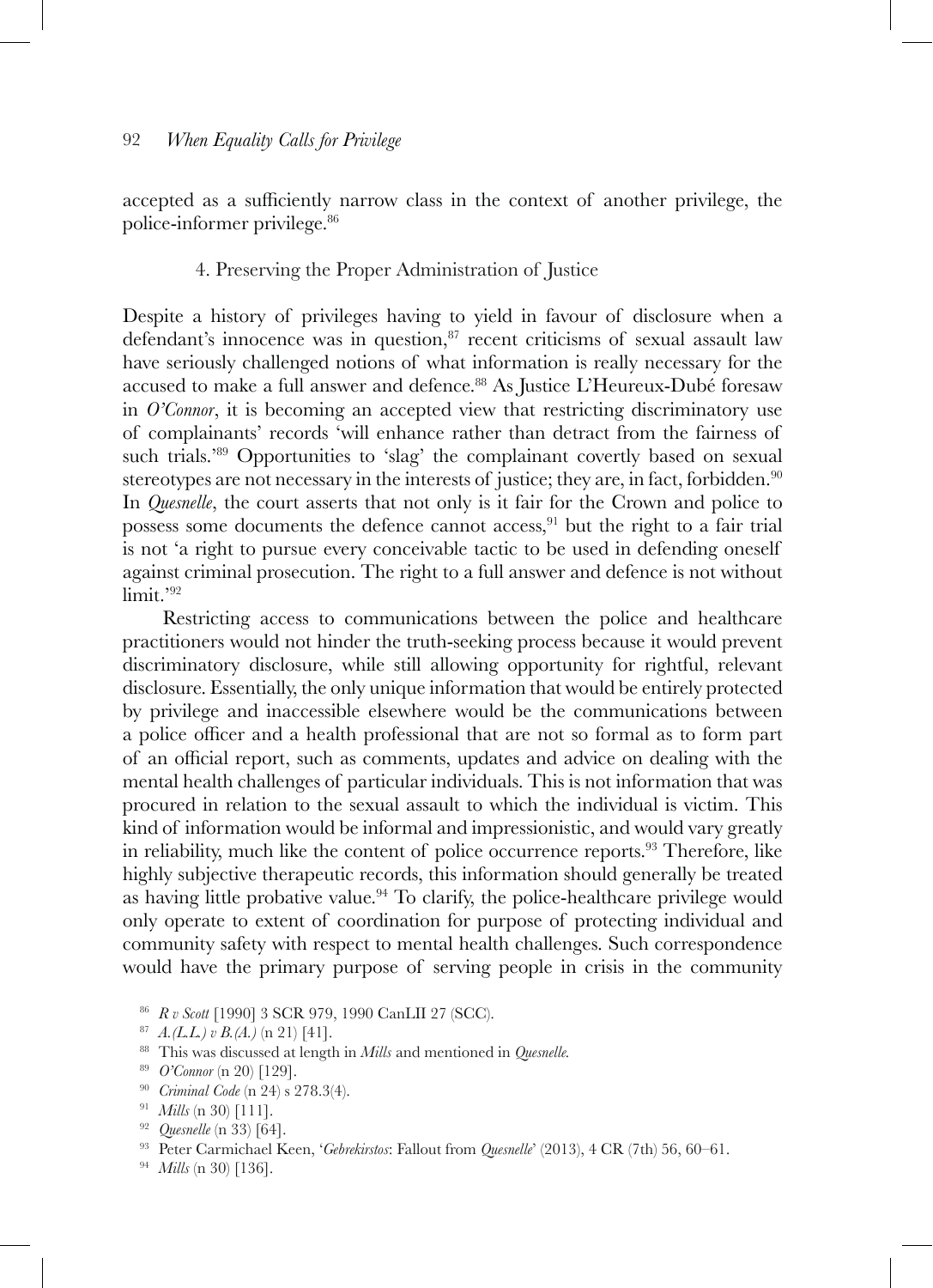as effectively as possible. The privilege would not operate where police are communicating with healthcare professionals for the purpose of investigating an offence. Where there is a genuine issue of credibility or competence to testify, *official* police records and medical records may be sought and disclosed from the police and psychiatric facilities, respectively. This would justifiably exclude informal notes or additional shared information that is not worthy of inclusion in a formal report. Furthermore, given that the privilege would exist between the police and the healthcare institution, if such a privilege were to impede the course of an investigation in any way that would cause injustice, the privilege could be waived by the parties. Therefore, the ability to access relevant records would be maintained.

# *B. Establishing Statutory Privilege*

A privilege for police-healthcare interactions may be better established by statute than at common law. Although the minority decision in *A.(L.L.)* recognised that a new class privilege could be established in theory, Justice L'Heureux-Dubé was hesitant about recognising any new class privilege at common law because this was not a favoured method of protecting privacy; neither historically under Canadian law nor in other commonwealth jurisdictions.95 Ontario's *Personal Health Information Protection Act (PHIPA)*, the *Police Services Act*, and the *Mental Health Act* present opportunities to further delineate the exchange of mental health information and prescribe measures of privacy protection in a statutory context.

> 1. Support for Police and Healthcare Confidentiality in Current Legislation

*PHIPA* already strongly favours confidentiality between healthcare providers and patients; privacy protection of health information is one of its primary functions.96 *PHIPA* prescribes that health information may be disclosed for the purpose of planning and managing the health system to a prescribed entity with approved privacy and confidentiality measures in place, $97$  which might include the police. This function may be expanded for the purpose of managing the mental health system with increased police involvement, pursuant to the TPS report recommendations.

The *Police Services Act* and Ontario Regulation 265/98 also emphasize confidentiality.98 Disclosure is generally restricted to information about individuals who are being investigated for, have been charged with, or found guilty of an

<sup>95</sup> *A.(L.L.) v B.(A.)* (n 21) [42]–[52].

<sup>&</sup>lt;sup>97</sup> ibid s 45.<br><sup>98</sup> *Police Services Act*, RSO 1990, c P.15, s 41(1.1); *Disclosure of Personal Information*, O Reg 265/98.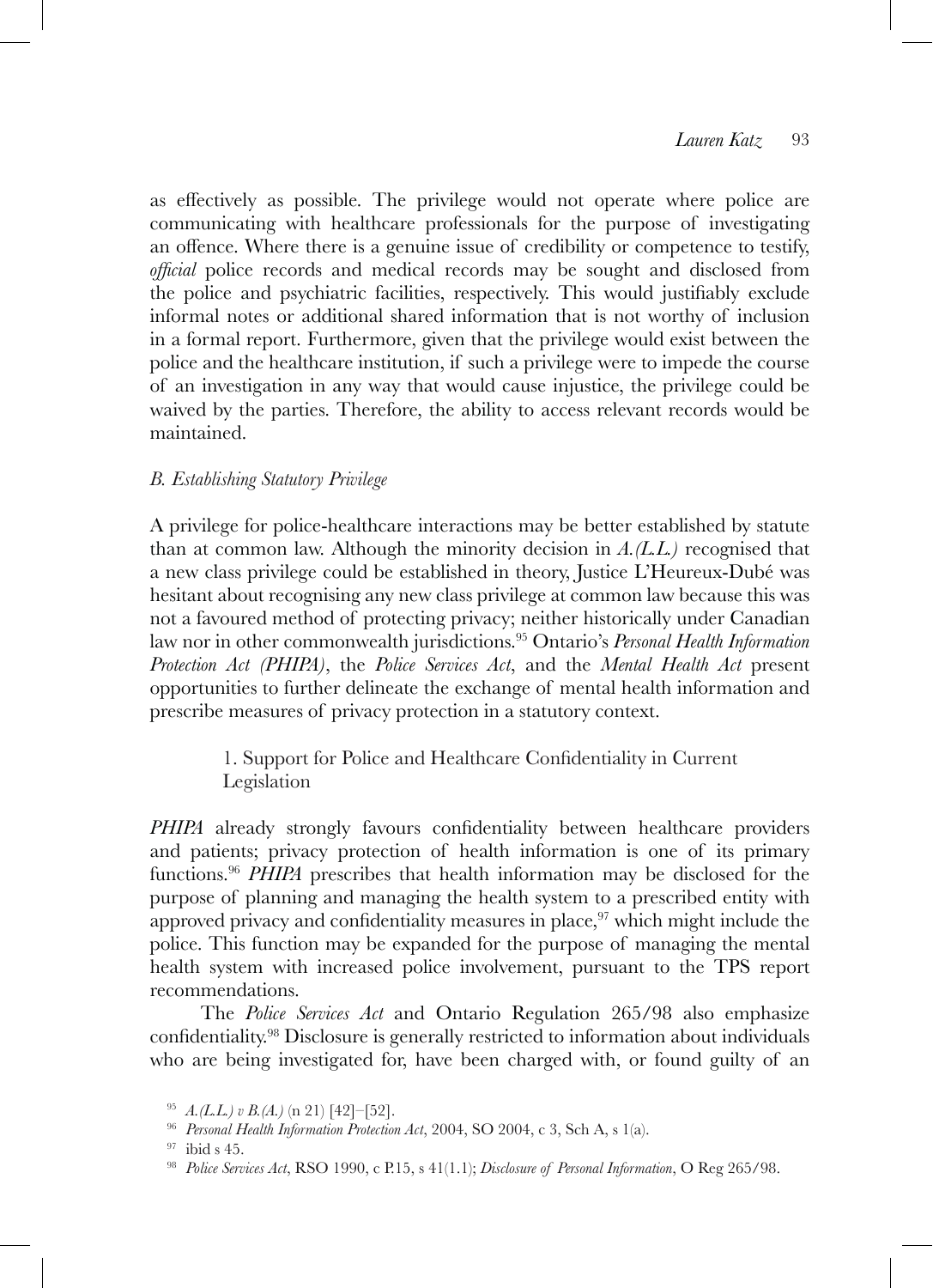offence;<sup>99</sup> and is permitted only where it is required for the protection of the public, for the administration of justice, or by law.100 For agencies not engaged in the former two purposes, such as a hospital, disclosure is made in accordance with a memorandum of understanding between the chief of police and the agency.<sup>101</sup>

The *Mental Health Act* prescribes a more direct relationship between police and hospitals when an individual is apprehended. However, the *Mental Health Act* only limitedly addresses privacy of personal health information, and only from the perspective of the psychiatric facility at that.102 In any case, the *Mental Health Act* provides a statutory starting point for the privacy mechanisms between police and healthcare facilities to be delineated further.

### 2. Defending Statutory Privilege Against Charter Challenges

As a statutory creation, the privilege would be subject to *Charter* challenges. Firstly, it would likely see opposition on the basis of encroaching on ss. 7 and 11(d), as the s. 278 scheme did in *Mills*. These arguments would be disposed of on the basis that the privileged information would not actually contribute to a fair trial, and information that might contribute would be available from the police or healthcare facility outside of their privileged communications, as discussed in Section 6.A.4.

The second basis might be that a statutory privilege for personal health information of those who have encounters with police, and not others, is discriminatory. Equality rights are infringed where the legislation's purpose is discriminatory or where it has adverse effects based on an enumerated or analogous ground under s.15 of the *Charter*. 103 It may be argued that provisions creating a privilege for mental health information in possession of police is discriminatory based on mental disability, interpreted broadly to include those who are considered 'emotionally disturbed' in police reports, regardless of the existence or permanence of any medical diagnosis. The privilege might be interpreted as bestowing benefits upon people with mental disability who encounter police, compared to people who encounter police who do not have a mental disability and are not afforded this level of privacy protection.104

- <sup>99</sup> *Disclosure of Personal Information* (n 97) s 5(1).<br><sup>100</sup> ibid s 5(2).<br><sup>101</sup> ibid s 5(3).
- 
- 
- 

<sup>102</sup> *Mental Health Act* (n 51) s 35. 103 *Andrews v Law Society of British Columbia* [1989] 1 SCR 143, 1989 CanLII 2 (SCC); *Withler v Canada (Attorney General)* 2011 SCC 12, [2011] 1 SCR 396.<br><sup>104</sup> Interestingly, the police-healthcare privilege would be characterised as a historically more

advantaged group, i.e. people without mental disabilities, claiming discriminatory treatment in comparison to a historically disadvantaged group. A similar argument was made in *R v Kapp* 2008 SCC 41, [2008] 2 SCR 483 [*Kapp*], where non-aboriginal fishermen claimed that their s. 15 rights were infringed by legislation that granted aboriginal fishermen the exclusive right to fish one day per year. In that case, the discrimination was characterised as an ameliorative programme under s. 15(2) of the *Charter*.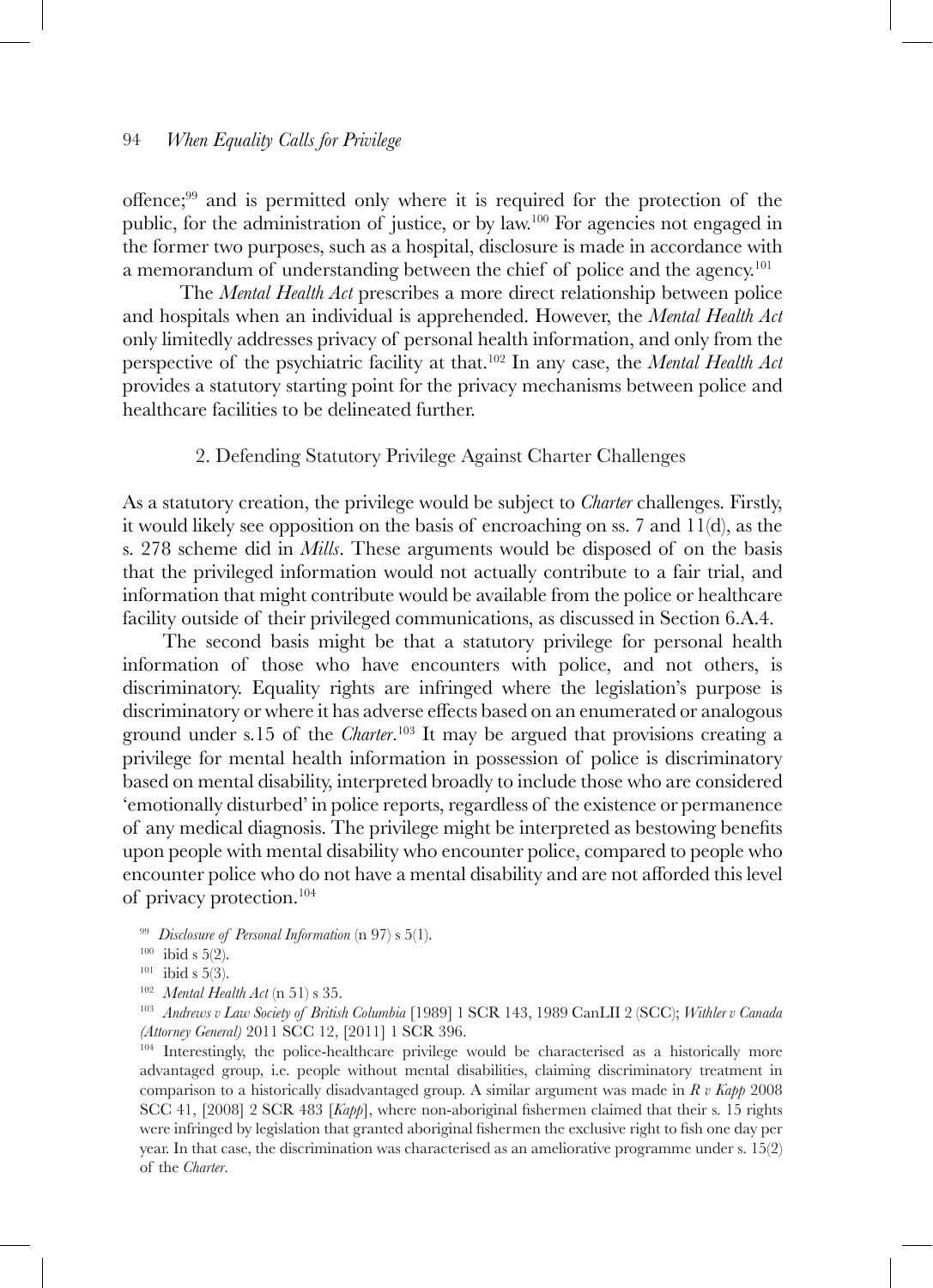This argument would be resolved by characterizing the privilege as an ameliorative programme under s. 15(2).105 The Supreme Court in *Lovelace v Ontario* confirmed that s.  $15(2)$  is an interpretive aid to s.  $15(1)$ . Section  $15(2)$  signifies that 'any law, program or activity that has as its object the amelioration of conditions of disadvantaged individuals or groups' is not a form of discrimination within the meaning of s. 15(1), so it does not infringe equality rights.<sup>106</sup> To prove the impugned legislation is an ameliorative programme, the government must show that it has an ameliorative purpose for an identifiable group defined by enumerated or analogous grounds from s. 15.107 For a police-healthcare privilege, there is clearly an identifiable group: people with mental disabilities who encounter police. An argument for an ameliorative purpose can be based generally on the importance of privilege in promoting a more effective role for police in the mental health system, or it can be based specifically on the failures of the s. 278 application procedure to protect the equality and privacy of women with mental disabilities who have police records.

The court in *R v Kapp* suggests that laws with the purpose of restriction or punishment should not fall under s. 15(2), despite s. 15(2) having been used to uphold criminal laws in lower courts.<sup>108</sup> It is the genuine legislative goal rather than the legislation's actual effects that bring a programme within the scope of s.  $15(2).^{109}$  Therefore, the fact that a privilege could indirectly make conviction more likely by removing opportunities to take advantage of mental disability in record disclosure applications, which are not permitted to begin with, is not a constitutional problem; the goal to promote privacy, equality, and a fair trial still fits the meaning of s. 15(2).

### 7. Conclusion

Equality rights are far from achieving equal status in the *Mills* record disclosure regime. In the context of mental health information in possession of police, sexual myths persist and privacy protection is unpredictable. As long as privacy is presented as a personal right in an adversarial clash with the pursuit of truth, the interests of complainants with mental health issues will likely continue to falter while the role of police in the mental health system expands. A class or statutory privilege, protecting police correspondence with healthcare facilities, would facilitate the creation of a more effective mental health system. It offers an opportunity to bolster equality rights in record disclosure while encouraging a trial that is fair for all persons pursuing justice in sexual assault cases, and by

<sup>1&</sup>lt;sup>05</sup> *Charter* (n 29) s 15(2).<br>
<sup>106</sup> *Lovelace v Ontario* 2000 SCC 37, [2000] 1 SCR 950 [100]-[106].<br>
<sup>107</sup> *Kapp* (n 103) [51]-[55].<br>
<sup>108</sup> ibid [53]-[54].<br>
<sup>109</sup> ibid [46].